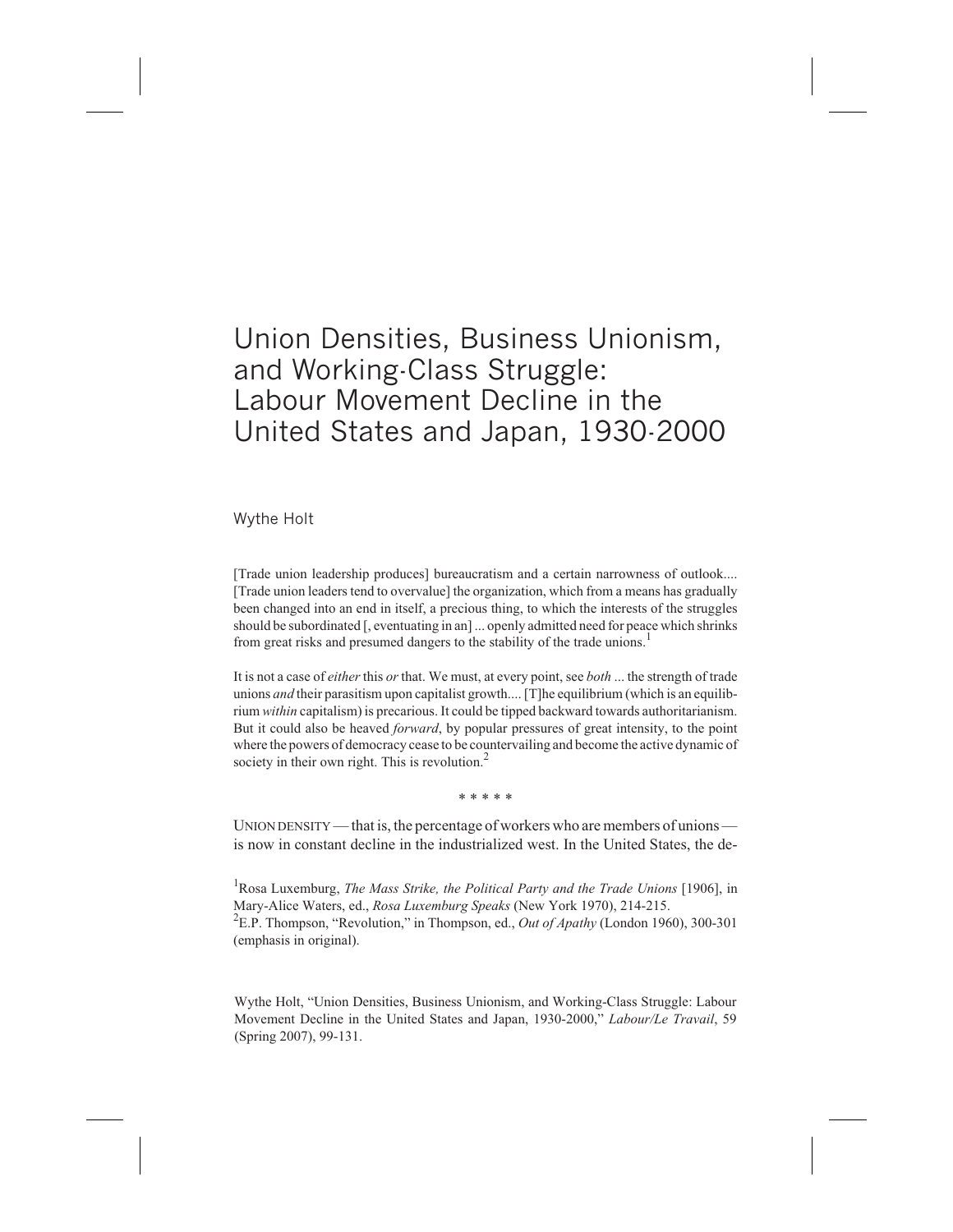cline began in 1953, while in Japan, it began in 1975.<sup>3</sup> These nations are not exceptional. Economist Gerald Friedman demonstrates that "by 1995, ... union membership was declining steadily in 12 of 16 [capitalist] countries.<sup>"4</sup> By comparing the recent working-class histories of the United States and Japan, this paper will postulate the chief reason for the decline.

## *A Note on the Meanings of Union Density*

This paper emphasizes solely the facts of a general decline in western union density, and the specific declines in the United States and Japan. Other perspectives on union density may tell other sorts of stories. For example, the decline has been steep in some of these nations: the US has gone from the mid-30 per cent range in 1953 to single digits today, while Australia, France, and the UK have seen union density drop by half or more than half from peaks, respectively, in 1988, 1975, and 1974.<sup>5</sup> However, in other industrialized nations there has been a levelling off or only a slight decline: Canada has been in the 30 per cent range since 1983 (with a slight rise in the early 1990s and a slight dip in the later  $1990s$ ,  $6$  while Sweden and Denmark have each declined from about 86 per cent only to about 82 per cent from their peaks, respectively, in 1993 and 1994. As can be seen, union density also varies tremendously from one nation to another. It is likely that, as is true in Canada, a slower decline or level membership numbers mean that worker solidarity and union leadership are stronger, but factors local to each national economy must also have importance in shaping these differences. France, for example, is a nation very conscious of worker rights and the social wage, where a strike by the transportation workers' union can paralyze the nation, and where (as is occurring in Paris as I

3 See Kim Moody, *An Injury to All: The Decline of American Unionism* (London 1988), 3-4; Andrew Gordon, *The Wages of Affluence: Labor and Management in Postwar Japan* (Cambridge 1998), 147-148; Gerald Friedman, "Has the Forward March of Labor Halted? Union Growth and Decline in Comparative and Historical Perspective," paper presented at the Southwest Labor Studies Association conference, Berkeley, CA, 10 May 2003; (used here by permission of the author), 1, and Table 1.

<sup>4</sup> Friedman, "Forward March Halted," 1. While Friedman did not include Ireland and Spain in his analysis, he notes that union density also peaked in those nations in 1980. See his n. 1. Friedman further notes that since about 1980 in most of these nations, vote totals for socialist and communist parties have declined, while strikes have attracted a declining percentage of the labour force.

<sup>5</sup>Numbers in this paragraph, except where otherwise noted, are derived from Friedman, "Forward March Halted," Table 1. Note that Friedman's data series in no instance extends into the 21st century, so that the figures of 82 per cent for Sweden and Denmark are from the years, respectively, of 1998 and 1997.

6 Bryan D. Palmer, *Working-Class Experience: Rethinking the History of Canadian Labour, 1800-1991*, 2nd ed. (Toronto 1992), 354; Commission for Labor Cooperation, "Recent Trends in Union Density in North America" (August 2003), 1.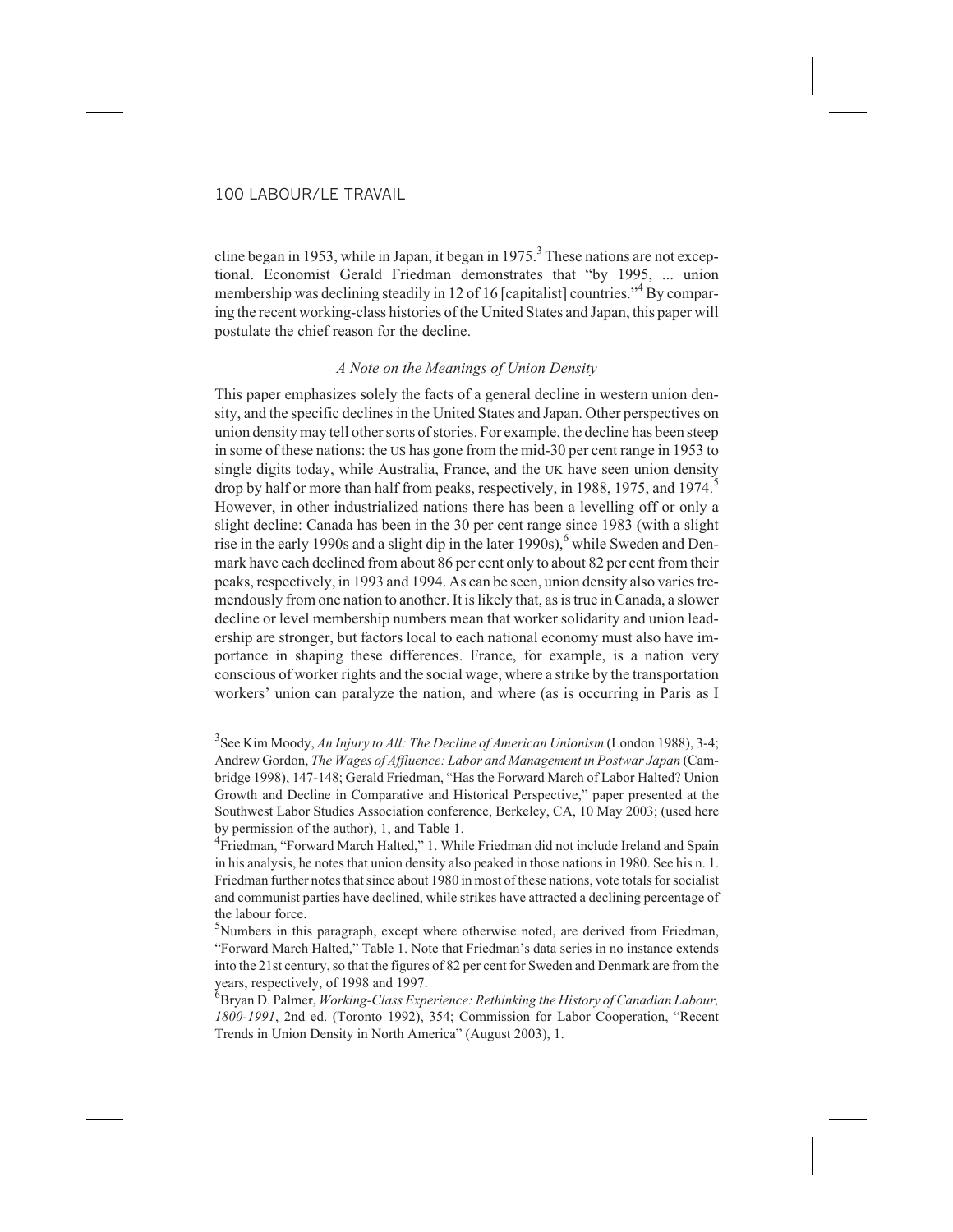write) workers regularly join in mass protests and demonstrations — but it has since World War II had the lowest union density of any industrialized nation.<sup>7</sup>

#### *Theories of the Cause of Decline*

On the surface, academics agree on the cause of this drop-off. Since humans are rational decision-makers, unions diminish in density when they do not serve the needs of their working-class membership.<sup>8</sup> Just beneath the surface, however, controversy roils. What counts as the "needs of the working class," and consequently what fails to serve those needs, is a matter upon which academics divide sharply, because of broad differences in their assumptions.

One group of academics has as its fundamental assumption that workers' needs are those of individual consumers. Thus, workers can freely choose to join unions and do not have collective economic interests deeply adversarial to the collective interests of employers. Workers, in this view, willingly subordinate themselves to business managers and make their company's production goals their own, in order to help in the creation of a better consumer standard of living, and because they prefer not to take entrepreneurial risks, not having "an effective will to power."<sup>9</sup> Thus, unions exist to allow workers/consumers to force a sometimes recalcitrant management to allocate to them a bigger piece of the economic pie: better wages, benefits, and working conditions.

Structuralists in this interpretive school attribute the decline in union density to slower economic growth rates and rising unemployment (workers can no longer afford union membership), to the demise of heavy industries and the rise of the service sector (it is more difficult to form and maintain unions in service industries), or to "expanded foreign trade which has undermined the bargaining position of many unions." Behaviouralists in the group explain the decline as related to the success of capitalism. Management has adequately rewarded workers; capitalism has won in the competition with socialism. The worth of individualism over collectivism is es-

 $7.7$  Over two million French have taken to the streets in incendiary revolt against becoming subject to 'employment at will'  $\frac{1}{2}$  [legal] status that the 92% of American private sector workers not protected by a union contract accept quietly without protest." Robert Fitch, interviewed by Michael D. Yates, "What's the Matter with U.S. Organized Labor: An Interview with Robert Fitch," http://mrzine.monthlyreview.org/yates300306.html (posted 4 April 2006). Fitch points out that, even though actual union membership is low, "over 90% of the [French] work force is covered by a union contract."

8. Unions tend to grow and expand when they are seen as active protectors and militant representatives of employees." James B. Atleson, "Confronting Judicial Values: Rewriting the Law of Work in a Common Law System," *Buffalo Law Review*, 45 (1997), 435-456, quotation from 454.

9 Selig Perlman, *A Theory of the Labor Movement* (1928; New York 1970), 239. See generally Mark Leier, *Red Flags and Red Tape: The Making of a Labour Bureaucracy* (Toronto 1995), 19-22.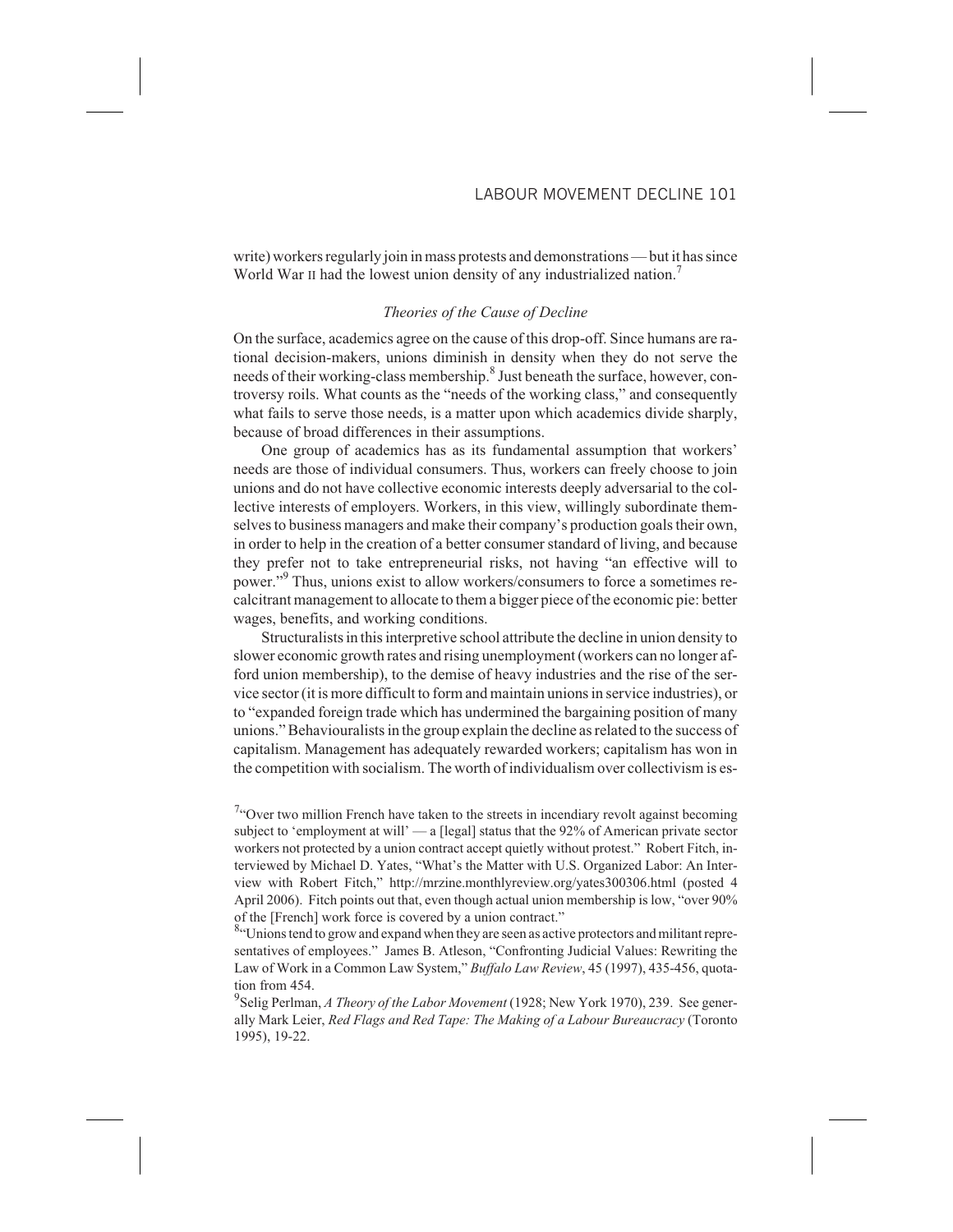tablished; the collapse or subversion of most hardline left-wing governments is explained; and mass consumer culture emerges as superior in its attractions and benefits to alternative political economies.<sup>10</sup> Both subgroups see all of this as natural and inevitable, just as they see employer antagonism to unions as perfectly understandable (but not worker antagonism to employers). Since the 1970s employer success has been the most significant cause of union density decline, as employers serve worker needs better than unions.<sup>11</sup>

An opposing analysis — with which I associate myself — has as its fundamental assumptions that people like and need respect, self-responsibility, and community; that they work cooperatively and collectively in groups in order best to reproduce the species, with collective responsibility to and within social bodies; and that democracy, or mutual collective self-governance, best satisfies these needs. To those having such assumptions, capitalism is undemocratic and exploitative, so workers tend to oppose the oppression, the stress, the lack of dignity, the enforced hierarchy, and the lack of control over their work, their lives, and their communities which characterize work in capitalism. Thus, unions are an economic necessity since individuals cannot successfully oppose owners.

Explanations derived from this analysis for the decline of union density include a mix of three factors: a great rise in strength and heavy-handedness among

 $10$ Friedman, "Forward March Halted," 3 (source of quotation). See generally Henry S. Farber, "The Decline of Unionization in the United States: What can be Learned from Recent Experience," *Journal of Labor Economics*, 8 (1990), S75-S105; Bruce Western, *Between Class and Market* (Princeton 1999); Walter Galenson, *The American Labor Movement, 1955-1995* (Westport 1996); Dan Clawson, *The Next Upsurge: Labor and the New Social Movements*(Ithaca 2003); Leo Troy, *Beyond Unions and Collective Bargaining* (Armonk 1999); Charles C. Hecksher, *The New Unionism: Employee Involvement in the Changing Corporation* (New York 1988); Jelle Visser, "The Strength of Union Movements in Advanced Capitalist Democracies: Social and Organizational Variations," in Marino Regini, ed., *The Future of Labour Movements* (London 1992), 17-52; Paul Weiler, "Promises to Keep: Securing Workers' Rights to Self-Organization Under the NLRA," *Harvard Law Review*, 96 (1983), 1769-1827; Weiler, "Striking a New Balance: Freedom of Contract and the Prospects for Union Representation," *Harvard Law Review*, 98 (1984), 351-420. The classic statement is by Walt Whitman Rostow, *The Stages of Economic Growth: A Non-Communist Manifesto* (Cambridge 1967). See also, Daniel Bell, *The Coming of Post-Industrial Society: A Venture in Social Forecasting* (New York 1973).

<sup>11</sup>For the United States, see Richard B. Freeman and James L. Medoff, *What Do Unions Do?* (New York 1984); Richard B. Freeman, "Contraction and Expansion: The Divergence of Private Sector and Public Sector Unionism in the United States," *Journal of Economic Perspectives*, 2, 2 (1988), 63-88; William T. Dickens and Jonathan S. Leonard, "Accounting for the Decline in Union Membership, 1950-80," *Industrial and Labor Relations Review*, 38 (1985), 323-334. For Japan, see Richard B. Freeman and Marcus E. Rebick, "Crumbling Pillar? Declining Union Density in Japan," National Bureau of Economic Research, *Working Paper Series*(May 1989), also published in *Journal of Japanese and International Economics*, 3 (1989), 578-605.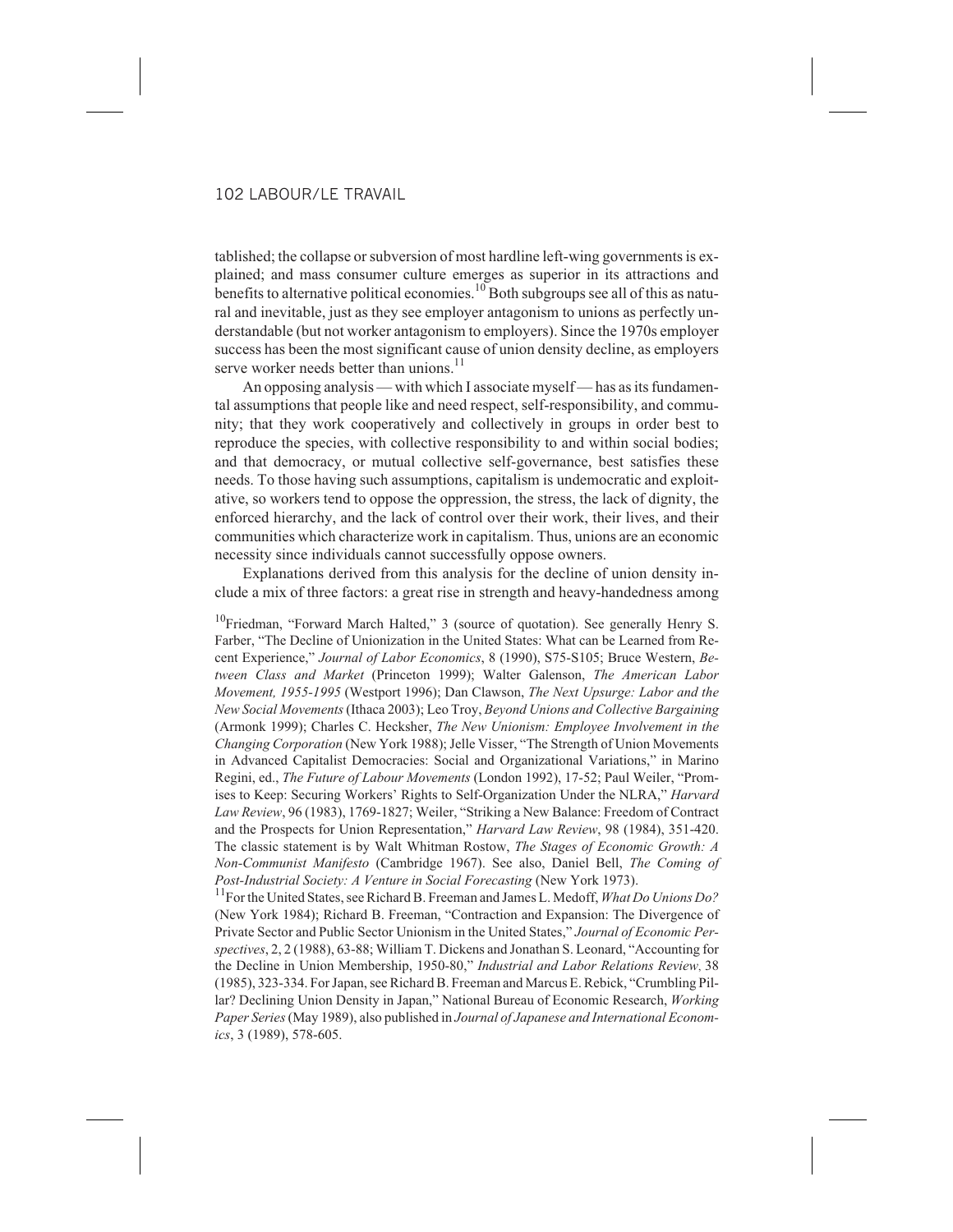the owners and managers of business since the 1970s; a loss of state support for collective bargaining and unionization; and a decline in union militancy.<sup>12</sup> My position in this paper is that the latter factor is the most important in the mix. Union membership has declined in the last quarter-century chiefly because unions have increasingly fallen into the pockets of capital, have responded to structural shifts and employer/government assaults by acting more like managers and owners than like militant and upset workers, and thus have failed to come close to serving the inherently oppositional needs of their members.<sup>13</sup>

#### *Separate Exceptionalisms: The United States and Japan*

Many academics make the claim that, each in its own way, the Japanese and United States labour forces are unique and exceptional. These supposed exceptionalisms usually frame the debates over the decline of union density in each country, making it much easier for the triumph of capitalism and the decline of trade unions.

In both countries, a devotion to consumer lifestyles and a high degree of education in the workforce is said to have destroyed any taste the workers may have had for revolution or a supposedly consumer-goods-challenged socialist way of life. Unions have been accepted in both as a part of the mainstream. In other industrial nations (mostly in Europe, but including Israel, Australia, and Canada) unions have produced or supported socialist or social-democratic parties which have enjoyed periods of governance, greatly affecting the economy, and unions and workers thus have some separation from the rest of the populace. However, acceptance in the US and Japan has been as a regular interest grouping within the two-party system (in the US), or as a junior partner in an informal, corporatistic junta system which manages politics and the economy (in Japan).

In the US, this story stipulates that there has been a century and three-quarters of increasing prosperity which has undermined the growth of strong radical parties. The high point of American socialism was the 6 per cent of the vote received by Eugene Debs for the presidency in 1912, and both Communists and Socialists have

12See Michael Goldfield, *The Decline of Organized Labor* (Chicago 1987); Kate Bronfenbrenner, "Employer Behavior in Certification Elections and First-Contract Campaigns: Implications for Labor Law Reform," in Sheldon Friedman et al., eds*.*, *Restoring the Promise of American Labor Law* (Ithaca 1994), 75-89; Palmer, *Working-Class Experience*. Dan Clawson, vigorously in favour of labour's freedom, sees its future as necessarily tied to the liberation of other "segments" of the population, breaking down the supposed barriers between "work" and "community" or "the family." Clawson, *Next Upsurge*.<br><sup>13</sup>Gerald Friedman's conclusions reinforce mine. He recognizes the importance both of loss

of support for unions from friendly governments (especially socialist ones, but including left-liberal governments such as the New Deal/Great Society in the US), and of the structural factor of a lack of rapid economic growth stimulating and allowing workers to join unions. But most important, for Friedman, is the decline of mass strike activity by unions. Friedman, "Forward March Halted," 5-12.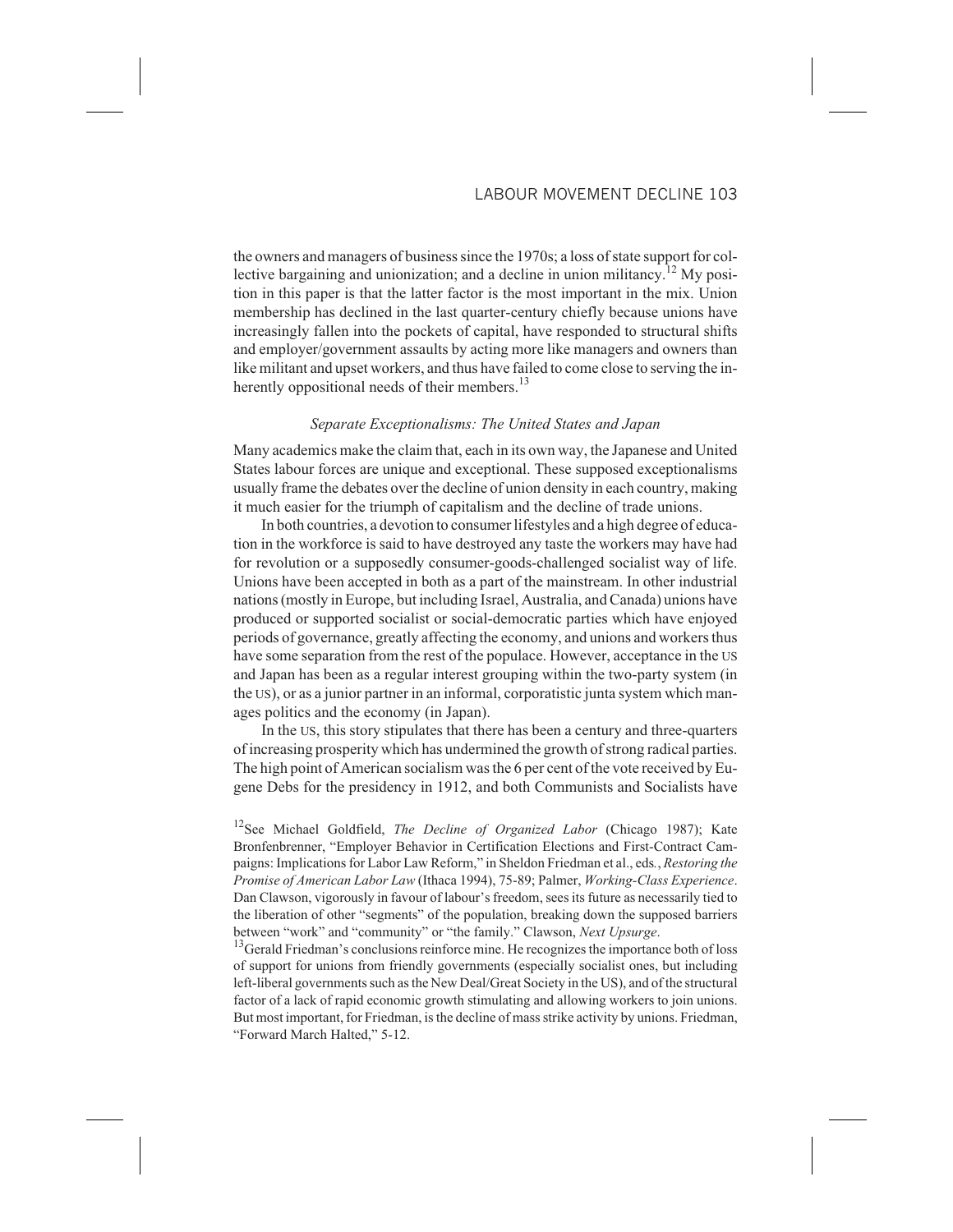been moribund since about 1945. This widely held story concludes that the US has become, exceptionally, a *classless society* where radical philosophies supposedly never gained much of a lasting adherence, especially among workers.

Japan has had two short-lived Socialist governments (one in the 1940s, another at the end of the 20th century) and has active Socialist and Communist parties, but they are not strong and are growing weaker; socialist government has been a distinct failure by any measure. Add to this the four unique benefits which management has supposedly awarded to Japanese workers — union recognition; lifetime employment for industrial workers; worker-management cooperation through worker councils; and traditionalistic cooperation within families whereby the wife happily manages the home and the family while the husband contentedly works long hours at the plant — and Japanese exceptionalism seems all too evident.

For both nations, exceptionalism can be restated: each nation has a story of a working class which does not exhibit (or has outgrown) class consciousness, where workers no longer engage in an unending, bitter struggle with capital over control of the means of production, if they ever did.<sup>14</sup>

# *Worker Resistance, Management Counterattack, Top-Down Unionism Capitalism Causes Workers to Resist Exploitation*

An alternative story is told in this paper. Workers subjected to different economic circumstances, and with different intensities of fear and solidarity, different kinds and quality of leadership, and different cultures, have differing histories. But capitalism is the same everywhere: shorn of traditional safety nets such as skill, supportive communal ways, and a cultural sense of mutual human responsibility (as existed even in feudalism's openly classed society), "labor ... must still sell its capacity to work to an employer [for wages] and must still work as part of a collective effort organized by capital, largely on terms set by capital."<sup>15</sup> The very nature of the capitalist production process divides the world of work into two different and op-

<sup>14</sup>Japanese exceptionalism is assumed and touted in Toshiaki Takibanachi and Tomohiko Noda, *The Economic Effects of Trade Unions in Japan* (New York 2000), and is assumed but critiqued in Freeman and Rebick, "Crumbling Pillar?"; Tsuyoshi Tsuru and James B. Rebitzer, "The Limits of Enterprise Unionism: Prospects for Continuing Union Decline in Japan," *British Journal of Industrial Relations*, 33 (1995), 59-92. Discussion of American exceptionalism can be found in Sean Wilentz, "Against Exceptionalism: Class Consciousness and the American Labor Movement," *International Labor and Working Class History*, 26 (1984), 1-24; Eric Foner, "Why is There No Socialism in the United States," *History Workshop*, 17 (1984), 57-80. Good left-wing discussions of exceptionalism may be found in Gerald Friedman, *State-Making and Labor Movements: The United States and France, 1876-1914* (Ithaca 1998); Ira Katznelson and Aristide Zolberg, eds., *Working-Class Formation: Nineteenth-Century Patterns in Western Europe and the United States* (Princeton 1986).

15Moody, *An Injury to All*, xix.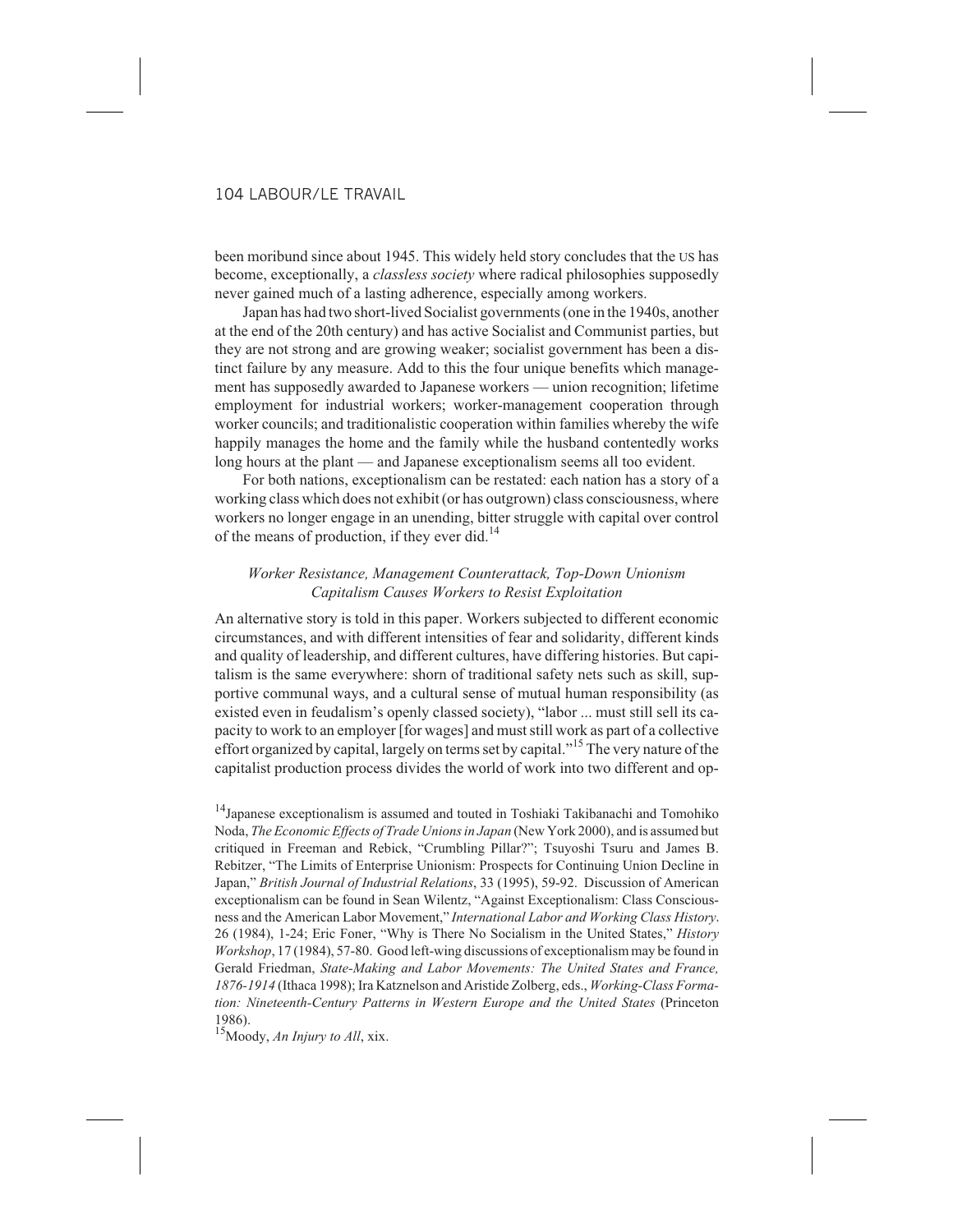posed socioeconomic interests, capital and labour, which continually war over the surplus created by labour. Moreover, the capitalist is overwhelmingly concerned with profits, not with human emotions or needs, and requires a hierarchical ordering and full owner control of the production process.<sup>16</sup> To this end, wage workers in capitalism tend to be belittled, robbed of dignity as well as skill, stressed to the limit, and ultimately dehumanized, rendered into a cost, mere cogs in the machinery of production.<sup>17</sup> There is nothing democratic about the organization of business in the capitalist world. Owners demand absolute control, and, as Adam Smith recognized, owners always have much greater power than any individual worker, and they usually have the state on their side too, so they have by far the upper hand in this struggle.<sup>18</sup>

Wage workers in capitalism — whether they have a job or need one — resist this control of their work lives, not wanting to let capitalists arrogate the surplus to themselves. They desire and often demand a share of workplace control, recognition of their human dignity, and life within a connected community. Humans highly value respect, dignity, courage, and skill at work; humans want and accept responsibility for themselves and their perceived community; humans tend to oppose and resist oppression; and humans favour community and participatory democracy. That is because, over the course of human history, such values and activities have been efficient: they have worked best to perpetuate humans and to make human existence more enjoyable. For most of our species history, we have survived in groups which — actually by material socioeconomic necessity but appearing to be so through longstanding choice and custom — encouraged caring, sharing, and loving while discouraging violence, greed, theft, and egocentric alpha dominance.<sup>19</sup>

<sup>16</sup>One US worker summed up these truths this way: "There are two things management wants to keep: all the money and all the say-so." Interview with C.P. Ellis, in Studs Terkel, *American Dreams: Lost and Found* (New York 1980), 210.

<sup>17</sup>See Harry Braverman, *Labor and Monopoly Capital: The Degradation of Work in the Twentieth Century* (New York 1974); Stephen Marglin, "What Do Bosses Do? The Origins and Functions of Hierarchy in Capitalist Production," *Review of Radical Political Economics*, 6 (1974), 33-60.

Robert Schrank's testimony in the 1950s demonstrates the ubiquity of these class differences. Schrank moved from union leadership into management. He reported "missing the old companionship, the wonderful conversation of all my friends.... The management world was a circumspect one full of innuendo, nuance, correct dress, ... carefully choreographed behavior ... little or no spontaneity, no feelings ... zero sensuality.... Workers become strangers to many managers and are seen only as an extension of a piece of machinery in which capital investment has been made." Robert Schrank, *Ten Thousand Working Days* (Cambridge 1978), 138-139.

18Adam Smith,*An Inquiry into ... The Wealth of Nations*(1776; New York 1976), Book I, ch. viii, "Of the Wages of Labour," paragraphs 11-15, 83-85.

<sup>19</sup>The biocultural political anthropologist Christopher Boehm notes that, for about 99 per cent of our species existence, humans lived in hunter-gatherer bands and then in tribes, and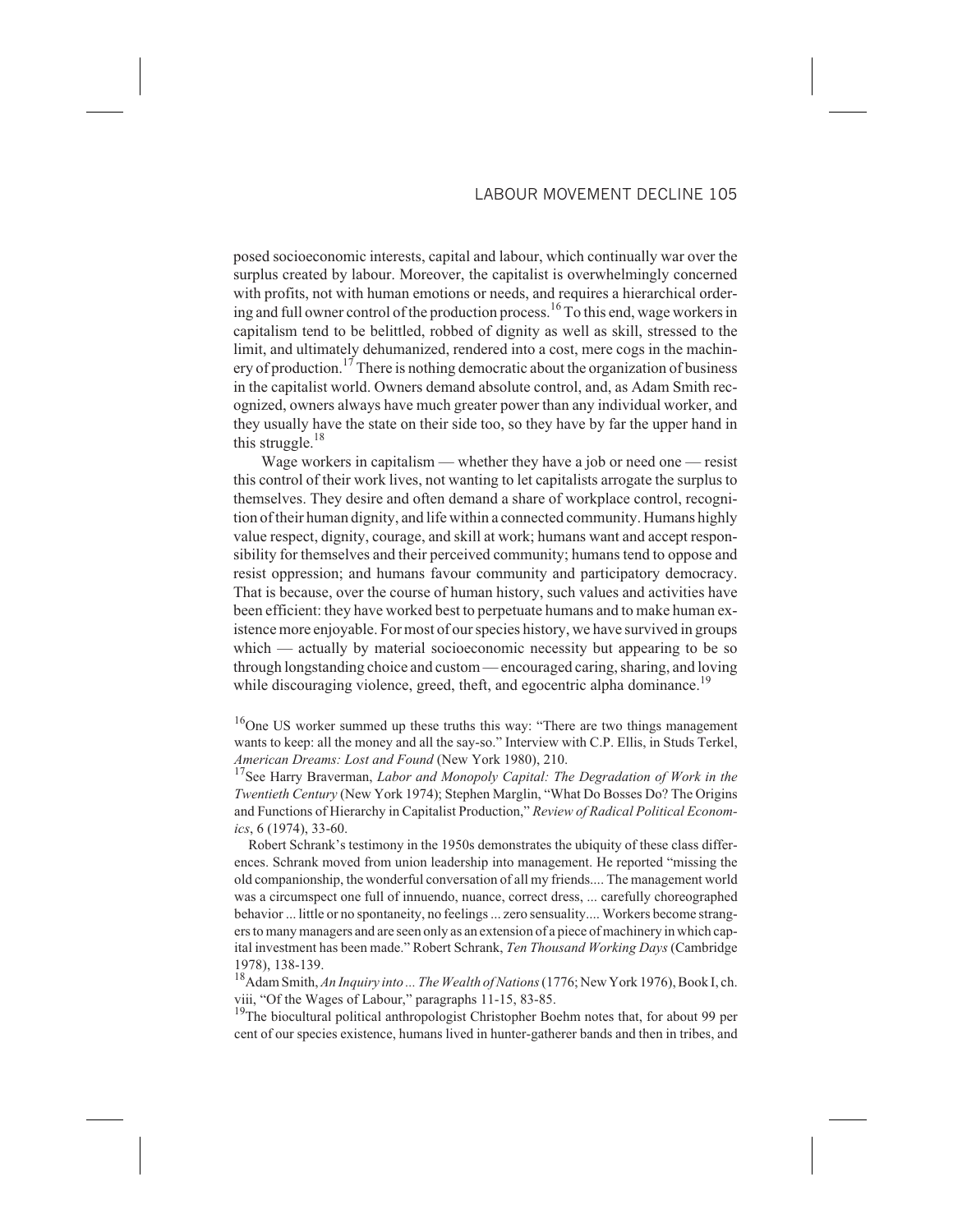Thus, being human, workers often fight against the exploitation inherent in capital, whether they have a recognizable class consciousness of the dimensions of the fight or not.<sup>20</sup> However, being human, workers usually understand the odds against them, and a decision to fight against great odds requires support: comrades in the struggle, leadership, organization, and most importantly, hope, that is, a

(judged by the hundreds of such groups observed in the last quarter-millennium) "every last group" of them has been "politically egalitarian." Violence, murder, and warfare occur among hunter-gatherer bands, but the social organization of each band "deliberately excludes any alpha role and makes its decisions by consensus. Along with tribes, which are larger and more recent but politically similar, these bands are so deeply committed to egalitarianism that their leadership is never very strong, let alone coercive. Yet they govern themselves rather well." Christopher Boehm, "Global Conflict Resolution: An Anthropological Diagnosis of Problems with World Governance," in Richard W. Bloom and Nancy Dess, eds., *Evolutionary Psychology and Violence* (New York 2003), 203-237 (quotations from 204 and 209). I am indebted to Bill Lipe for this reference. The noted biologist Luca Cavalli-Sforza, who has lived with the most successful remaining hunter-gatherer group, the pygmies of central Africa, finds precisely the same characteristics in their existence. Luigi Luca Cavalli-Sforza and Francesco Cavalli-Sforza, *The Great Human Diasporas: The History of Diversity and Evolution*, trans. Sarah Thorne (New York 1995), 2, 3, 7-8, 15. Staughton Lynd reminds me that the work of Thorstein Veblen is permeated with descriptions of the democratic culture of small communities which characterize most of human history.

 $^{20}$ Edward Thompson, in a famous passage, notes the processual nature, the constant formation and re-formation, and the relatively late growth of its self-consciousness, which constitute the experience of class: "[C]lasses do not exist as separate entities, look around, find an enemy class, and then start to struggle. On the contrary, people find themselves in society structured in determined ways (crucially but not exclusively, in productive relations), they experience exploitation (or the need to maintain power over those they exploit), they identify points of antagonistic interest, they commence to struggle around those issues[,] and in the process of struggling they discover themselves as classes, they come to know this discovery as class-consciousness. Class and class-consciousness are always the last, not the first, stage in the real historical process." E.P. Thompson, "Eighteenth Century English Society: Class Struggle without Class," *Social History*, 3 (1978), 149. As emphasized by another great Marxist, the ancient historian Geoffrey de Ste. Croix, class is "a relationship[,] ... the collective social expression of the fact of exploitation.... [T]he division of society into economic classes is in its very nature the way in which exploitation is effected, with the propertied classes living off the non-propertied ... [by] the appropriation of part of the product of the[ir] labour ..., whether by compulsion or by persuasion or (as in most cases) by a mixture of the two." G.E.M. de Ste. Croix, *The Class Struggle in the Ancient Greek World* (Ithaca 1981), 43; de Ste. Croix, "Karl Marx and the History of Classical Antiquity," *Arethusa*, 8 (1975), 26 (quotations combined).

Perhaps we need to be shuttered less by the supposedly formulaic requirements and restrictions of Marxist ideology, in order to know class and class struggle when we see it. Compare Peter Linebaugh and Marcus Rediker, *The Many-Headed Hydra: Sailors, Slaves, Commoners, and the Hidden History of the Revolutionary Atlantic* (Boston 2000); Allan Kulikoff, *The Agrarian Origins of American Capitalism* (Charlottesville 1992).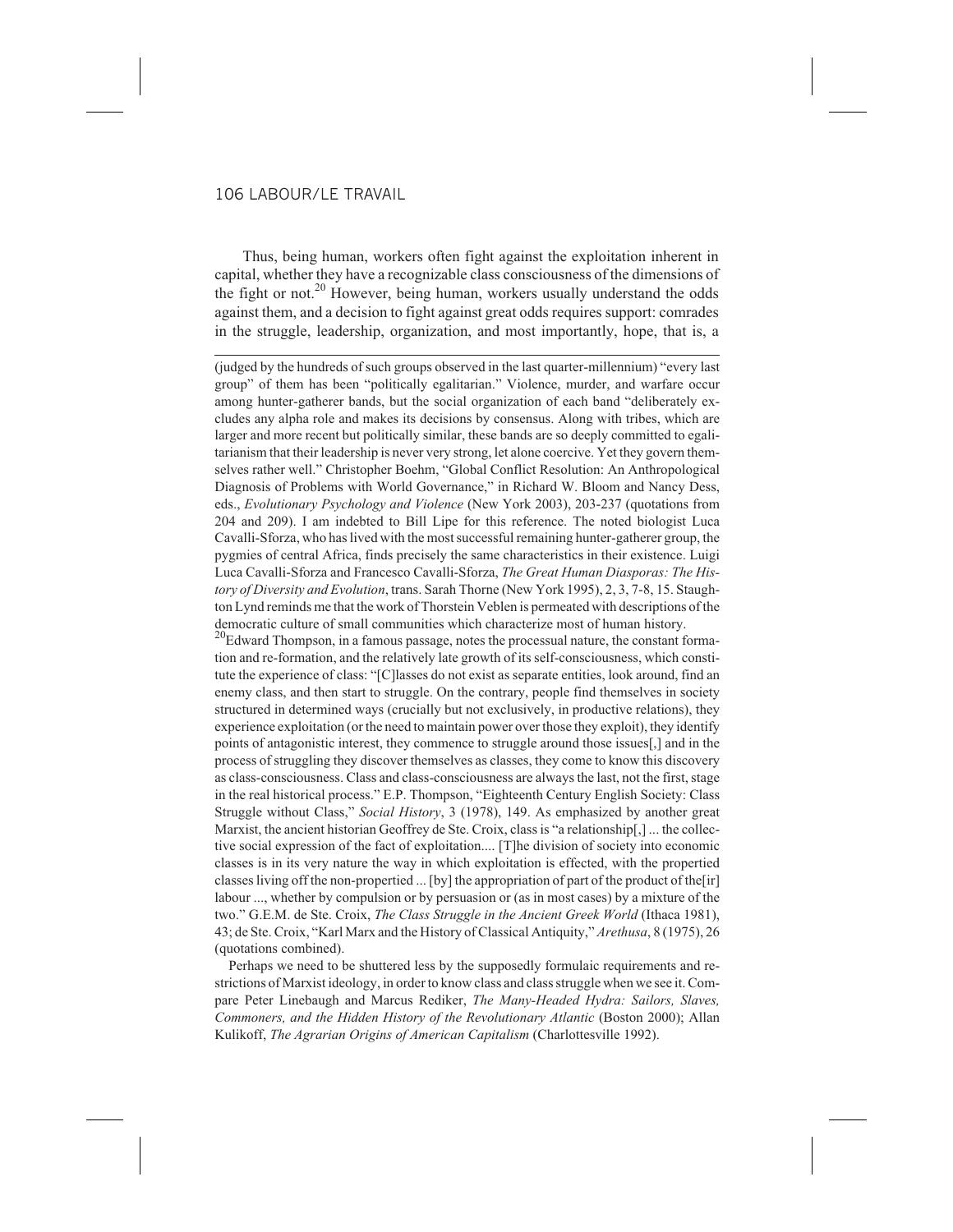sense that the battle can be won.<sup>21</sup> Howard Kimeldorf has shown — in one of the most important books available today — that workers in the US have understood capital's exploitative oppressiveness as a practical matter, and have gone on strike or taken other job-related action, when an opportunity has presented itself. Kimeldorf shows that the same groups of workers moved from a union with an ideology of left-wing radicalism (the Industrial Workers of the World), into a union with an ideology of right-wing accomodationism (the American Federation of Labor), and back again, in order to strike or otherwise oppose the employers who oppressed them and to obtain the dignity, responsible work conditions, and economic floor that they wanted and needed.<sup>22</sup> Ideology meant much less to these workers than overcoming the workplace exploitation they perceived to be against their material interests, and the most important thing was to obtain support to achieve their hope, that is, to organize together with comrades, leaders, and a strategy of job actions — no matter what label or ideology was attached to their organization.

US workers have been persistently radical in the sense of opposition to capital at the point of production, with their activity "marked by levels of mobilization, intensity, and violence second to none ...[;] the rank and file ... can hardly be described as conservative."<sup>23</sup> The tendency of this practical radicalism, or anarcho-syndicalism, has been collectivistic and democratic. Even in today's era of globalized downsizing and heavy management attack on jobs and benefits, with employer power and employer ruthlessness striking fear into workers' hearts, some workers — who could have been only described as having middle-class and politically conservative views the moment before — have risen up to demand community ownership of mills abandoned by corporate owners rushing to gobble more profits by moving overseas, and they have joined with churches and many other non-ideological community members in such actions.<sup>24</sup> Surveys show that Ameri-

21See Ernst Bloch, *The Principle of Hope*, trans. Neville Plaice, Stephen Plaice, and Paul Knight, 3 vols. (1947; English ed., Cambridge 1986) (I am indebted to David Rollison for this reference); Staughton Lynd, *Living Inside Our Hope: A Steadfast Radical's Thoughts on Rebuilding the Movement* (Ithaca 1997).

22Howard Kimeldorf, *Battling for American Labor: Wobblies, Craft Workers, and the Making of the Union Movement* (Berkeley 1999). Compare also James Gray Pope's concept of "jurisgenesis," in which US workers, resisting the exercise of illicit power over them from the instant of its exercise, have repeatedly created worker-centred senses of rights and empowerment, waiting for the moment that they can successfully be used against employer domination. Pope, "Labor's Constitution of Freedom," *Yale Law Journal*, 106 (1997), 931-1041.

23Kimeldorf, *Battling for American Labor*, 4 (quotation) and 172 n.16. The hugely successful May Day 2006 *huelga general* of migrant Hispanic (and other allied) service workers in the US demonstrates once again the power of bottom-up rank-and-file worker mobilization and resistance to capitalist exploitation.

24Staughton Lynd, *Fight Against Shutdowns: Youngstown's Steel Mill Closings* (San Pedro 1982); Carrie Greenwald and Dorie Krauss, "Shout Youngstown!" (1984) (documentary).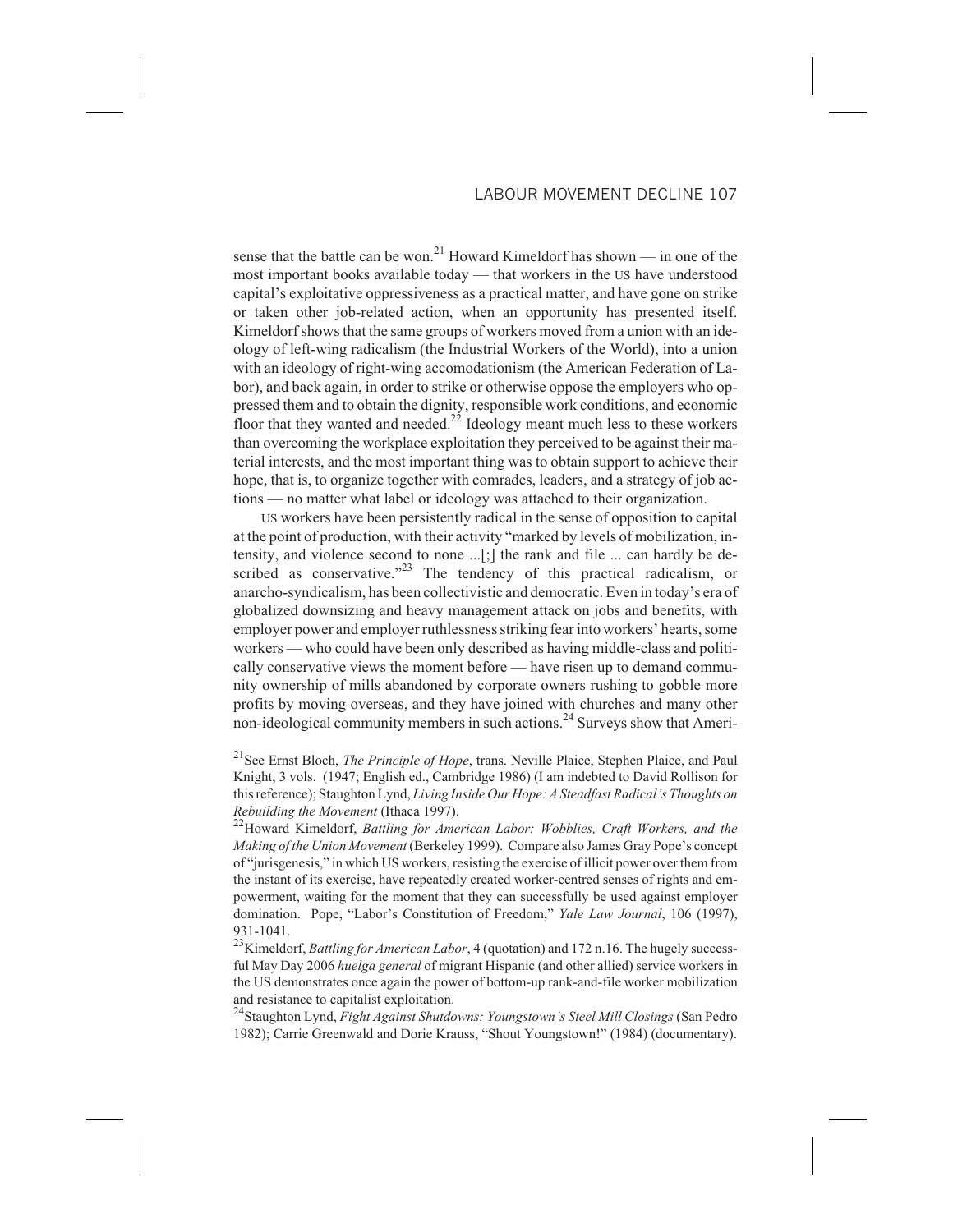can workers — while middle class in outlook and expectations — *today* prefer cooperation to conflict, want dignity and for their voices to be heard, would join useful unions in an instant (but shy away from fear of management's power and ability to retaliate), and — if they had the opportunity — would run the business (in conjunction with management) better than management can do alone.<sup>25</sup>

Despite their middle-class consumer *attitudes*, "[a]utonomous self-activity, direct action at the point of production, and an emphasis on workers' control" has persistently characterized US workers.<sup>26</sup> The only thing which stands in the way of this practical radicalism is lack of perceived opportunity, but "[e]conomic hardship makes people open to new ideas."<sup>27</sup> As a practical matter, US workers oppose their own exploitation by capital, exhibit class antagonisms, and act upon them when they see a chance to advance their interests.

#### *US Workers Rebel Against Capitalist Control, 1933-1947*

These truths were most evident in the US during and immediately after the Great Depression of the 1930s and World War  $II.^{28}$  America's workers rose up against the

# 25See Richard B. Freeman and Joel Rogers, *What Workers Want* (Ithaca 1999).

26Kimeldorf, *Battling for American Labor*, 14. See also Yonatan Reshef and Sandra Rastin, *Unions in the Time of Revolution: Government Restructuring in Alberta and Ontario* (Toronto 2003), 243 n. 4 (citation omitted): "Although, according to a national poll, Albertans are the most accepting [amongst Canadians] of the right of managers of profitable companies to lay off employees and outsource in-house operations, in practice Albertans do not automatically support profitable companies pursuing greater profits at the expense of employees.... [When 10,000 Safeway workers struck in May-June 1997,] customers largely stayed away and sales revenue fell by more than half."

 $27$ Staughton Lynd, "The Genesis of the Idea of a Community Right to Industrial Property in Youngstown and Pittsburgh, 1977-1987," *Journal of American History*, 74 (1987), 927. The worker/writer Harvey Swados noted in 1957: "The worker's expectations are for better pay, more humane working conditions, more job security. As long as he feels that he is going to achieve them through an extension of existing conditions, for that long he is going to continue to be a middle-class conservative in temper. But only for that long." Swados, "The Myth of the Happy Worker," *The Nation*, 185 (17 August 1957), 65-69, quotation from 65.

<sup>28</sup>Worker rebellion was also evident in the US prior to the Great Depression. See American Social History Film Library, "1877: The Grand Army of Starvation" (1987); David Montgomery, "Workers' Control of Machine Production in the Nineteenth Century," *Labor History*, 17 (1976), 485-509; Dana Frank, *Purchasing Power: Consumer Organizing, Gender, and the Seattle Labor Movement, 1919-1929* (Cambridge 1994); Patricia Cayo Sexton, *The War on Labor and the Left*(Boulder 1991); Jeremy Brecher, *Strike!*, rev. ed. (Boston 1998).

There is a rich literature in American labour history which tells a story different from that recounted in this section of the paper. See David Brody, "The Emergence of Mass-Production Unionism," in Brody, *Workers in Industrial America: Essays on the Twentieth Century Struggle* (New York 1980); Robert H. Zieger, *American Workers, American Unions, 1920-1985* (Baltimore 1986); Melvyn Dubofsky, "Not So 'Turbulent Years': A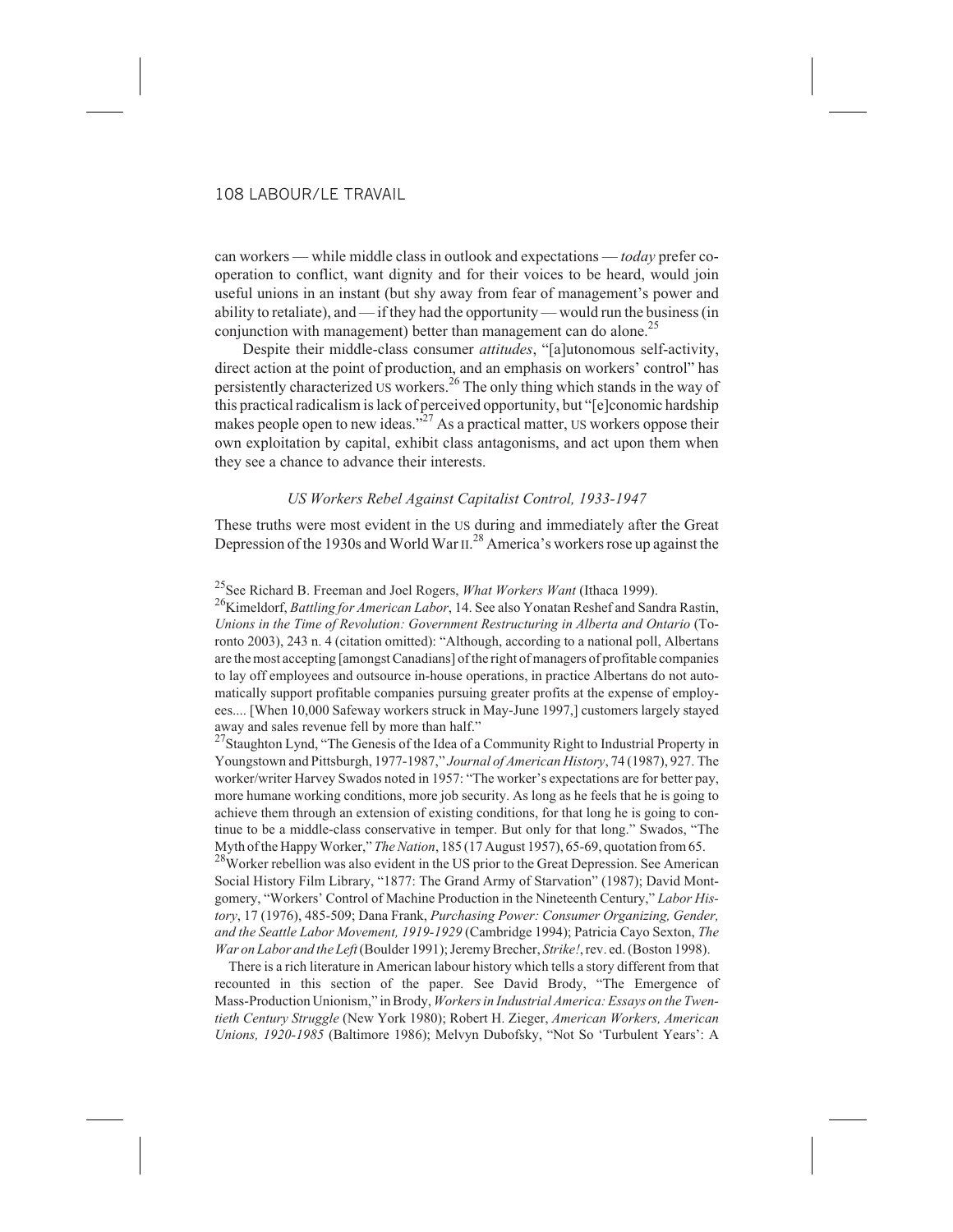increased hardships caused by economic dislocation and by concomitant business practices which sped up work, lowered pay, and pressed workers to their limits. Throughout the industrial belt and even in the south and west, workers in large and small industries organized local unions and, in many places, formed local socialist governments, in a huge if disorganized grassroots movement.<sup>29</sup> A massive wave of strikes paralyzed the nation in 1934, including a militant dockworker strike shutting down the whole west coast, a strike of 800,000 textile workers mostly in the supposedly unorganizable south, and general strikes in Toledo, Minneapolis, and San Francisco/Oakland.<sup>30</sup> Melded together largely by organizers from prior radical labour movements and from the Communist Party, $31$  and sparked by the sit-down strike tactic in which workers mimicked a socialist organization of industry by occupying great factories, workers in heavy industry organized, struck repeatedly, and thoroughly frightened an already intimidated American mainstream dominated by industrialists and their professional allies.<sup>32</sup>

Worker self-activity continued through and after the war. Despite a wartime no-strike pledge by labour's leaders, "[i]n 1944, ... more workers went on strike than in 1937." One of the greatest strike waves in US history, in 1945-1947, included hundreds of thousands of workers in a wildcat strike movement and post-war general strikes in Oakland, Lancaster (Pennsylvania), Stamford (Connecticut), and Akron. $33$ 

New Look at the 1930s," in Charles Stephenson and Robert Asher, eds., *Life and Labor: Dimensions of Working Class History* (Albany 1986), 205-223. In my view, there is the same difference in fundamental assumptions between the authors of these works and most of the authors I cite in the succeeding footnotes as there is in the works dealing with the needs of workers cited in n. 8-11.

<sup>29</sup>Staughton Lynd, "Introduction," in Lynd, ed., *"We Are All Leaders": The Alternative Unionism of the Early 1930s* (Urbana 1996), 1-18. See also Jonathan D. Rowe, "Entrepreneurs of Cooperation," *YES!*(Summer 2006), available at http://www.yesmagazine.org/article. asp? ID=1464 (through cooperation, unemployed workers help rebuild US economy during depression); Marcelo Ballve, "The Silent Revolution," *Orion* (July-August 2006), available at http://www.orionmagazine.org/pages/om/06-4om/Ballve.html (Argentinian workers take over abandoned plants, get them restarted).

<sup>30</sup>Irving Bernstein, *A History of the American Worker 1933-1941: Turbulent Years* (Boston 1970), 217-315; George Stoney and Judith Helfand, "The Uprising of '34" (1995) (documentary about the textile strike).

<sup>31</sup>See Judith Stepan-Norris and Maurice Zeitlin, *Left Out: Reds and America's Industrial Unions* (Cambridge 2003).

<sup>&</sup>lt;sup>32</sup>See Bernstein, *American Worker*; Lynd, "Introduction."

<sup>33</sup>Lynd, *Living Inside Our Hope*, 85 (quotation); Nelson Lichtenstein, *Labor's War at Home: The CIO in World War II*(Cambridge 1982), 133-35; Lichtenstein, "The Unions' Retreat in the Postwar Era," in Steven Fraser and Gary Gerstle, eds., *The Rise and Fall of the New Deal Order 1930-1980* (Princeton 1989), 124; Alvin Gouldner, *Wildcat Strikes* (Yellow Springs 1954).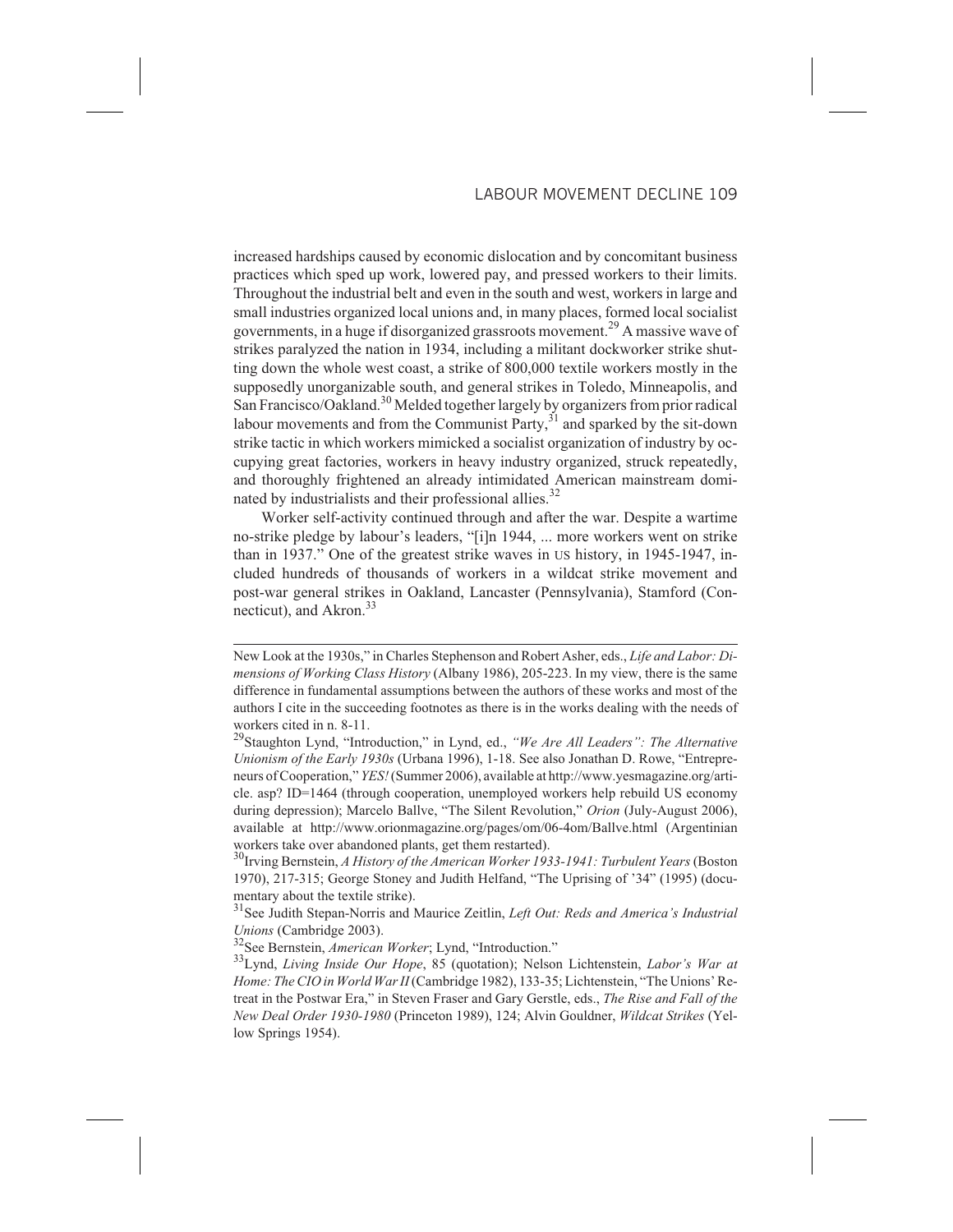Phoenixlike, US workers had risen from apparent slumber to a place of social importance, irritating those in power, through a concerted and mostly bottom-up rebellion against their oppression. Most of the workers in this burst of solidarity unionism and local socialism organized themselves, producing a form of grassroots democracy.<sup>34</sup> Union membership rose precipitously, and a new national union organization, the Congress of Industrial Organizations [CIO], took its place alongside the AFL. Both were amalgamations of powerful industrial and (for the AFL) craft unions. Fear of worker-led radical social transformation wrung from Congress a National Labor Relations Act [NLRA], recognizing unions' right to exist as well as to strike, guaranteeing collective bargaining, outlawing company unions, and establishing a Labor Board to hear worker complaints. Workers also won a Fair Labor Standards Act, establishing a minimum wage and guaranteeing increased pay for overtime.<sup>35</sup> More importantly, workers and their unions became players in aspects of national politics, feared and respected by their employer opponents, not least because of radical tactics such as sit-down strikes, slowdowns, and wildcat strikes (many of them on the shop floor). Radical worker organizers continued their activity as union stewards on the shop floor, putting merciless pressure on employers on behalf of aggrieved workers, often winning more than was stated in the contracts. Withholding one's labour, collectively, paid off in many ways. In 1947 it seemed worthwhile for a US worker to be in a union.

#### *Precisely the Same is True for Japanese Workers, 1945-1960*

Despite their living in what appear to be very different cultural and historical circumstances, Japanese workers have exhibited the same tendencies as their US counterparts: resistance to capitalist oppression through collective worker organization, strikes, sympathy strikes, and demonstrations; and demands for democracy and dignity — that is, class rebellion.<sup>36</sup>

34See Howard Zinn, Dana Frank, and Robin D.G. Kelley, *Three Strikes: Miners, Musicians, Salesgirls, and the Fighting Spirit of Labor's Last Century* (Boston 2001); Bruce Nelson, "'Pentecost' on the Pacific: Maritime Workers and Working-Class Consciousness in the 1930's," *Political Power and Social Theory*, 4 (1984), 141-182.

35James Gray Pope, "The Thirteenth Amendment Versus the Commerce Clause: Labor and the Shaping of American Constitutional Law, 1921-1957," *Columbia Law Review*, 102 (2002), 1-122; Kenneth Casebeer, "Unemployment Insurance," *Boston College Law Review*, 35 (1994), 259-311.

<sup>36</sup>In agreement with me, and articulately opposed to any notion of Japanese worker exceptionalism, is Joe Moore, ed., *The Other Japan: Conflict, Compromise, and Resistance Since 1945*, new ed. (Armonk 1997), especially Moore's own chapters, "Production Control: Workers' Control in Early Postwar Japan," 4-48, and "Democracy and Capitalism in Postwar Japan," 353-393. Other studies upon which I rely heavily are Gordon, *Wages of Affluence*; Christena L. Turner, *Japanese Workers in Protest: An Ethnography of Consciousness and Experience* (Berkeley 1995).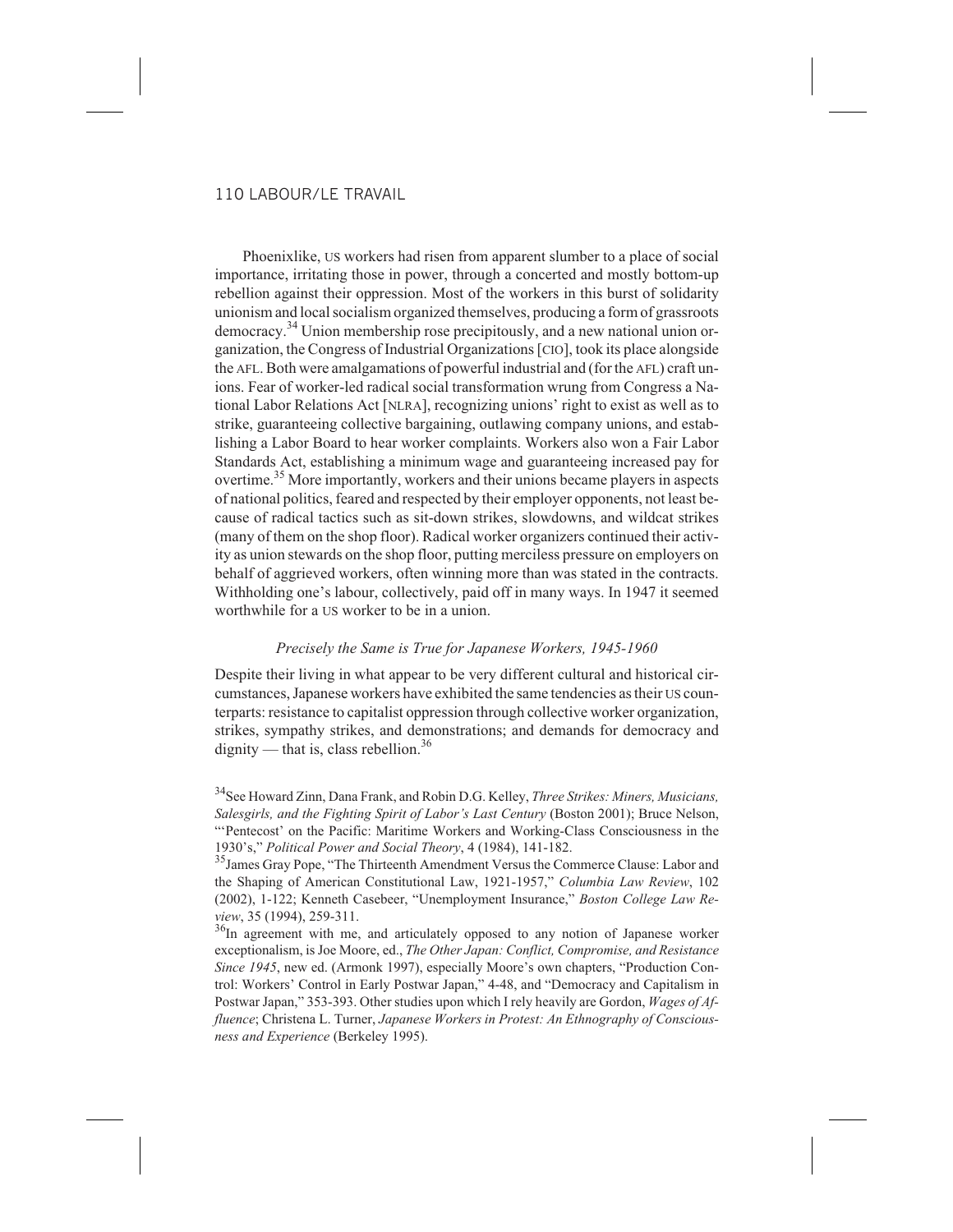# LABOUR MOVEMENT DECLINE 111

Japan emerged from feudalism to industrial capitalism quite late, in the last third of the 19th century, but (at least insofar as elite opinion was concerned) the change was adopted emphatically and enthusiastically. Some of the great feudal families became titans of industrial capital, almost overnight, and — known as the *zaibatsu —* took their place within Japan's ruling coalition of magnates, intelligentsia, the military, the aristocracy, and the imperial entourage.<sup>37</sup> It was not long before Japanese workers were joining unions, forming socialist political parties, striking, and resisting the violence and indignity the ruling coalition threw at them.

A ruling elite more authoritarian than its counterparts in Europe and America hit back hard at organizing workers. Strikes were outlawed in 1900 and the Social Democratic Party was disbanded in 1901. A surge in labour organization and radical parties took place following World War I and workers staged an increasing number of strikes, peaking in 1919. Japan moved towards militarism beginning in the 1920s. Special police were established to curb militant activities; it became illegal in 1925 to advocate the abolition of private property; in 1938 the military government replaced unions with "patriotic associations"; and the national labour federation was dissolved in 1940. Trade union leaders and radical politicians were jailed. The *zaibatsu* worked hand in hand with the military, as the nation embarked upon a program of military and industrial control of the western Pacific and southeast Asia.<sup>3</sup>

The most important period in the history of Japanese workers was ushered in by the total defeat of the military*/zaibatsu* imperialist program in the late summer of 1945. The victorious occupying power, the United States, had been stung by Pearl Harbor, four bloody years of total warfare, and a war that it came close to losing, so that initially it trusted the Japanese military and the *zaibatsu* much less than it did unionists and radical politicians. The jails were opened to let out labour and political leaders, while attempts were begun to institute land reform and to break up the large *zaibatsu* industrial holdings. The *zaibatsu* as well as military personnel were severely restrained politically. The United States attempted to force upon Japan its own liberal type of supposedly democratic industrial relations. Unionization of workers was encouraged, and Japan was required to accept national labour laws

 $37$ Capitalists and their mainstream academic representatives deny, of course, the existence of a business/government ruling junta in Japan, any vicious intent much less any exploitation by the *zaibatsu*, and even the existence of the successors of the *zaibatsu*, called the *keiretsu.* See Yoshiro Miwa and J. Mark Ramseyer, "The Fable of the Keiretsu, and Other Tales of Japan We Wish Were True" (Harvard John M. Olin Discussion Paper No. 471, April 2004), available at <http://www.law.harvard.edu/programs/olin\_center/>. My thanks to Ken Rosen for this reference.

38Freeman and Rebick, "Crumbling Pillar?," 25 n. 2; Kazuo Nimura, *The Ashio Riot of 1907: A Social History of Mining in Japan*, trans. Terry Boardman and Andrew Gordon, ed. Andrew Gordon (Durham 1997); Andrew Gordon, *The Evolution of Labor Relations in Japan: Heavy Industry, 1853-1955* (Cambridge 1988); Gordon, *Labor and Imperial Democracy in Prewar Japan* (Berkeley 1991).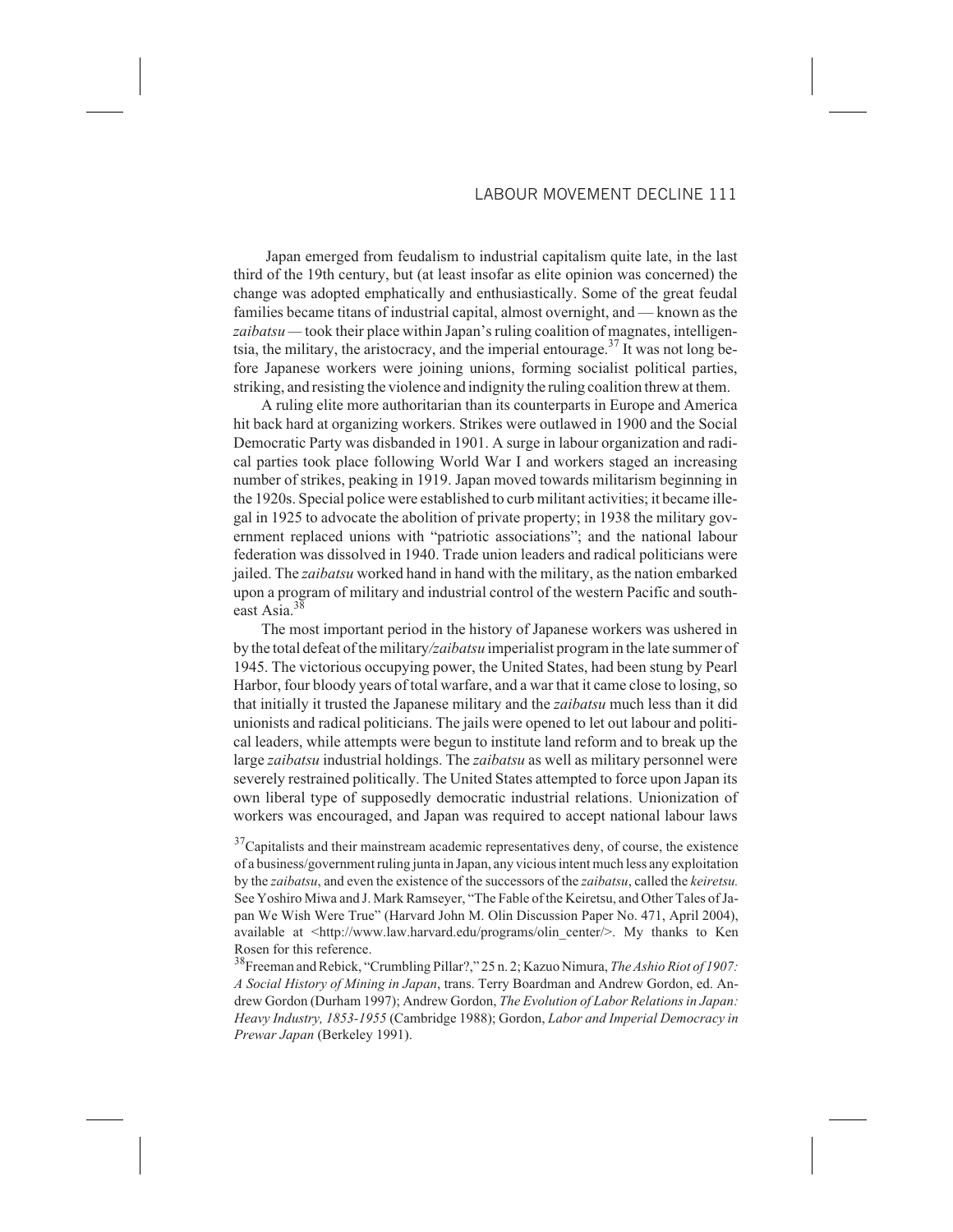modelled upon the NLRA. Shocked and frightened, the *zaibatsu* themselves went on strike, refusing to run their factories while simultaneously looting the national treasury and wartime stockpiles. Production plunged to 10 per cent of what it had been in the 1930s and unemployment surged to a staggering ten to thirteen million out of eighteen million nonagricultural workers. Disappointing harvests in 1946 and a poor rationing system only deepened the overweening issues of starvation and social dislocation.39

The Japanese working class rose to the occasion in what might be the finest hour of any working class in any capitalist nation, paralleling the similarly spontaneous development of communal soviets by the Russian people in 1905 and 1917, and workers' occupation of factories in Berlin and Turin in post-war 1921. In 1945-1947 in plant after *zaibatsu*-struck plant — "acting in disregard of capitalist legality" and "taking direct action at the point of production" — 150,000 Japanese workers seized and occupied their factories, adopted democratic governance measures, organized production, bartered for material and products with one another, and got the economy working again. Though often led by left-wing workers or union leaders, this socialist rebellion occurred more as a matter of fending off social collapse than as an implementation of socialist ideology. As historian Joe Moore says, workers took over in order "to realize security and dignity in their personal lives.... [P]rofits and wages ceased to be the sole object of operations, and social needs assumed first place." "[P]opular sentiment for root-and-branch democratization of Japanese society gathered force day by day," as millions of other Japanese joined factory workers to struggle in the streets to achieve equality and democracy. "[T]he labor movement fought for and got extensive control over such fundamental areas of enterprise policy as hiring and firing, decisions on what to produce and how to produce it, and discipline."<sup>40</sup>

39Moore, "Production Control"; Gordon, *Wages of Affluence*, 4-6, 7-11, 28-42, 85-96, 100-115, 154, 184-191. See generally Joe B. Moore, *Japanese Workers and the Struggle for Power, 1945-1947* (Madison 1983).

<sup>40</sup>Moore, "Production Control" (quotations from 7, 5, 34); Moore, "Democracy and Capitalism," 356-361 (quotation from 359). "The breaking down of barriers to democratic rights and economic justice produced a phenomenal burst of popular initiatives that ... momentarily threatened to ... turn into a socialist revolution." Moore, "Democracy and Capitalism," 361. Epitomizing the spontaneous, democratizing, and dignity-seeking nature of the uprising as an angry accusation made to a plant manager by a theretofore meek woman. During the workers' takeover of a coal mine in February 1946, two high-ranking mine managers were "forced to listen to the bitter personal attacks of the miners and their wives for treating the workers brutally," according to the eyewitness account of worker Takeo Nishimura. "A lone woman stood and ... began to cry in mortification[, saying:] 'Managers, please look at this. It's the guts of a pumpkin. While you were eating rice every day and drinking sake, there was no rice ration for us.... [A]re you human? ... [W]hat kind of a thing is it that you are snatching away the things we eat, that you are raising pet horses and dogs and letting them eat white rice? The coal-mining pitworkers are leading more miserable lives than dogs. We worry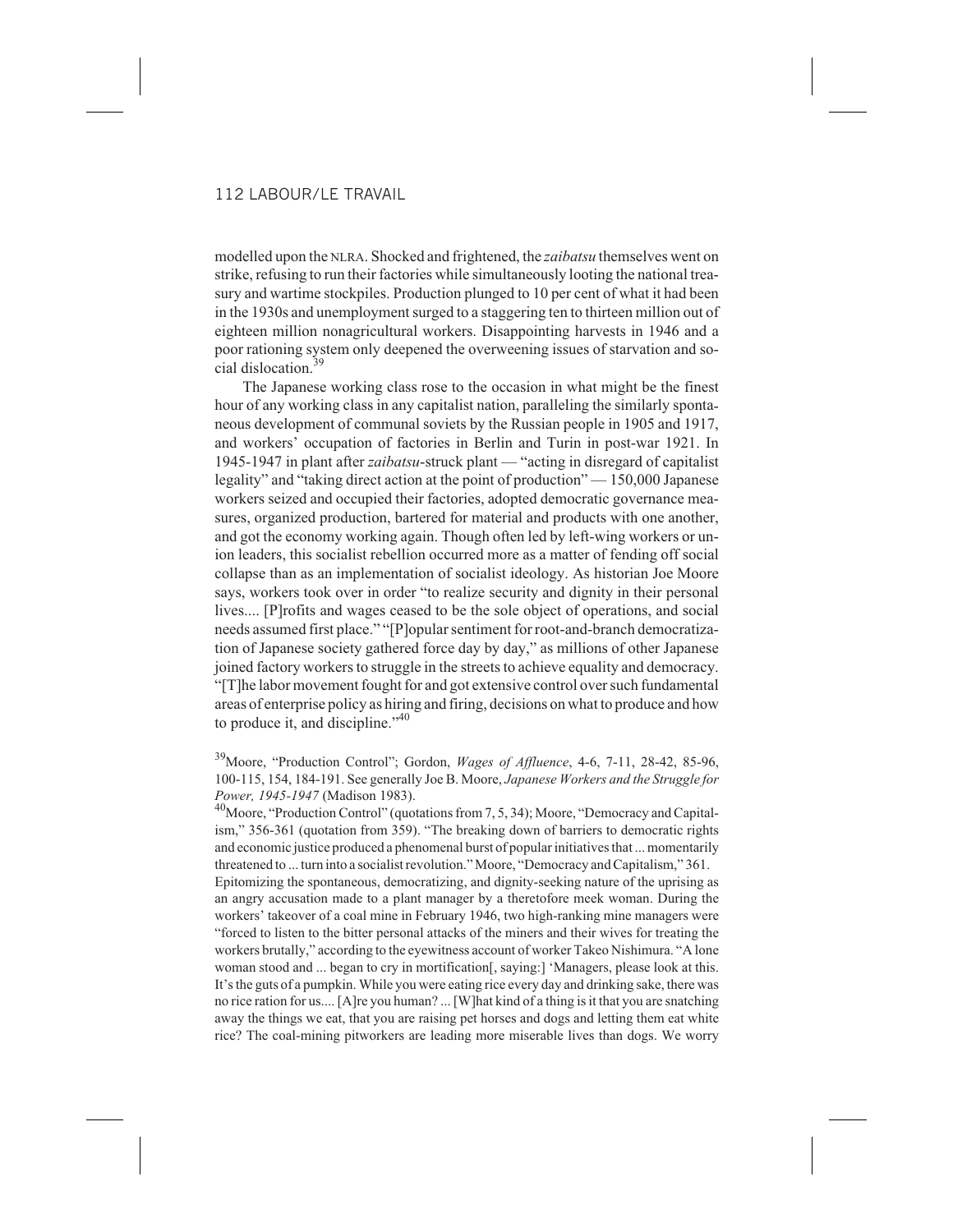Aghast, the occupying United States reversed its policy in mid-1946, allowing the *zaibatsu* (and eventually elements of the military) to resume political activity, helping *zaibatsu* to regain business ownership, importing large amounts of food to eliminate one basis of the rebellion, and stifling the popular movement with a stern message of disapproval joined with a naked threat to use US troops to put it down. When this did not stem the tide, the US occupation flatly prohibited the nationwide general strike workers had called for 1 February 1947. A short-lived Socialist ministry in summer 1947 was undercut by the US occupiers, aided by the revived Japanese industrialists.<sup>41</sup>

The Cold War was simultaneously under way. Korean War *matériel* purchases by the US rescued Japan's economy, and the US-backed right-wing Liberal Democratic government vigorously counterattacked. Revising the new labour laws to eliminate the right of public employees to unionize, the Liberal Democrats directly allied with the *zaibatsu* and busted the left-led unions with a round of red purges in June 1950 12,000 workers were fired for being communists. Under this pressure, union density dropped from a peak of 56 per cent in 1949 to 36 per cent in 1953. These efforts helped to terminate the occupation and operation of industrial plants by the workers and their unions, channelling them into the less openly revolutionary class opposition embodied in strikes, street demonstrations, and huge marches.<sup>42</sup>

By no means did the bourgeois counterattack terminate the desire of Japanese workers to control industrial production, however. Opposition was open and broad-based. The period 1947-1960 "saw intense and often violent conflict between" and their political allies, on the one hand, "and a broad social movement focused on industrialists labor and the leftist parties."<sup>43</sup> Workers now attempted to replace the enterprise unions typical in Japan since the 19th century with industrial unions<sup>44</sup> or strong union federations. In 1955 they began *shunto*, the annual spring

about getting something to eat every day, every day....' Unable to go on, she broke down in tears.... It was probably the first time in her life she had spoken in front of people." Nishimura, *Jinmin Saiban no Shinso* (15 April 1946), 33, trans. and qtd. in Moore, "Production Control," 22-23.

<sup>&</sup>lt;sup>41</sup>Moore, "Democracy and Capitalism," 356-361.

<sup>42</sup>Moore, "Democracy and Capitalism," 361-364; Gordon, *Wages of Affluence*, 9-10. Japanese union density is conveniently found in Tsuru and Rebitzer, "Limits," 463.

<sup>43</sup>Moore, "Democracy and Capitalism," 364-371 (quotations from 364); John Price, "The 1960 Miike Coal Mine Dispute: Turning Point for Adversarial Unionism in Japan?," in *The Other Japan*, 49-73.

<sup>&</sup>lt;sup>44</sup>"Enterprise unionism" means that workers in a given firm or business are all in the same union, no matter what their skill or assignment, while workers in a business making the same product are in a separate and unrelated union. "Industrial unionism," in contrast, joins all workers in a given industry, while "craft unionism" links all workers in a single skill. Enterprise unionism fosters worker identity with the company rather than with other workers (the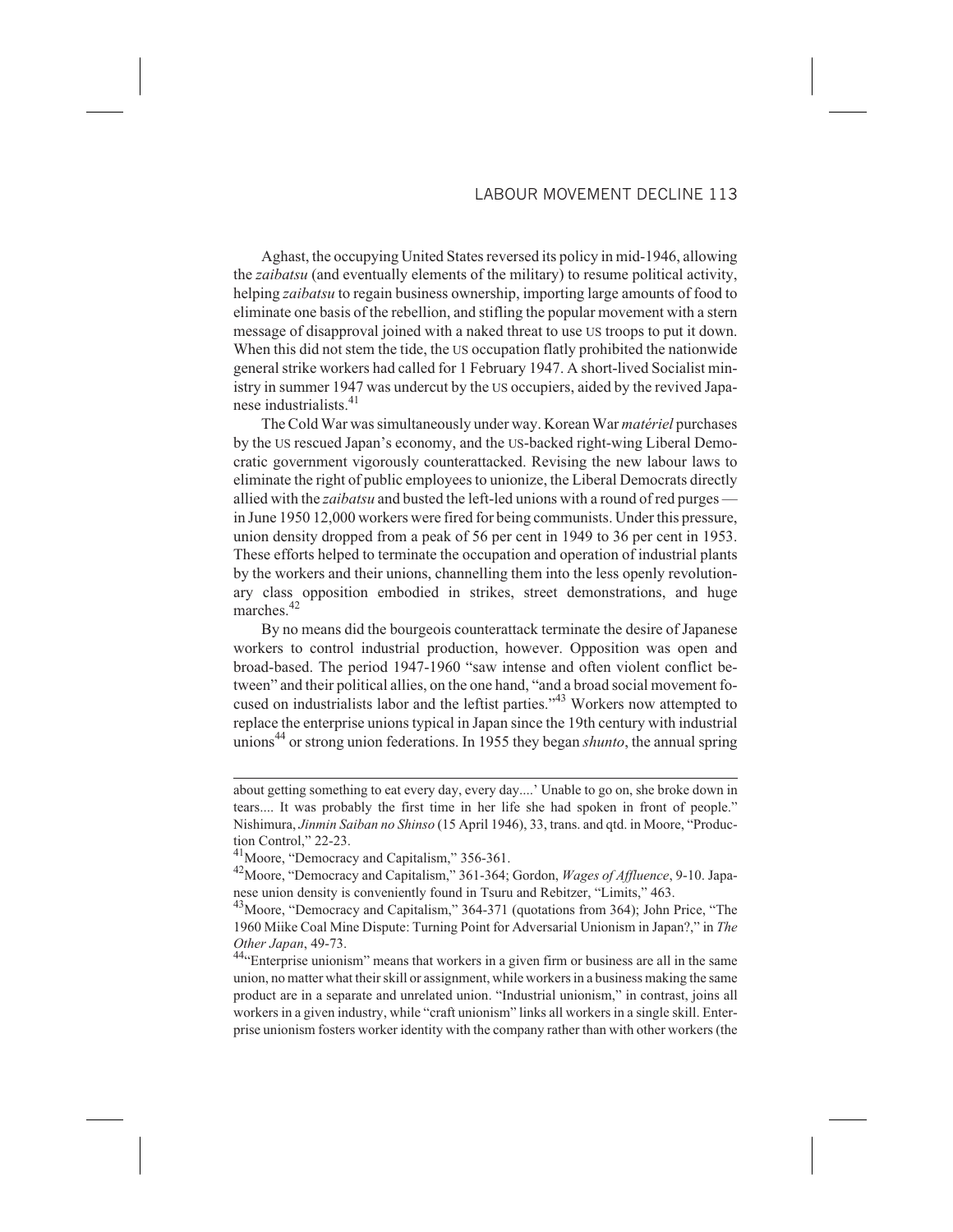wage struggle, in which all unions and all workers joined together to demonstrate and to demand wage increases. Union density during this period of strife held steady at  $34-35$  per cent.<sup>45</sup> "The 1950s was the decade of the knock-down drag-out strike.... The years from 1957 to 1961 saw the greatest number of workdays lost to strikes of any time" except 1952 and the post-war period.<sup>46</sup> From 1946 to 1965 the number of labour disputes and the number of Japanese workers involved in them steadily increased. "The fact is that sharp class struggle continued in Japan right into the  $1960s$ ."<sup>47</sup>

In 1960, the reactionary government of Prime Minister Nobusuke Kishi<sup>48</sup> decided to try to terminate the rebellion via massive escalation. In league with *zaibatsu*, the government used strong force to smash a long-running strike of militant coal miners at the Miike colliery of Mitsui, Japan's largest coal producer. As with miners everywhere, the Miike workers had a long history of collectivism and activism. They notoriously dealt with grievances through direct action on the shop floor, ignoring the grievance process, and on the bargaining table in 1960 was their proposal to have "workers in each [mine] ... exercise direct control over bargaining and strike actions." Police in large numbers descended on the colliery, ending the strike but killing a worker in the process.<sup>49</sup>

The nation was outraged by this violent suppression. Despite its success in ending the strike, the hard-line Kishi ministry was forced to resign in disgrace. Labour and management proved to be fed up with class struggle. The new, more liberal government of Hayato Ikeda pressed for an end to violence and *zaibatsu* anti-union autocracy, suggesting a "compromise" with Japan's militant workforce which he called the program of "peace and democracy." Though it took several years to be implemented, Ikeda's proposal proved to be a major turning point in

<sup>45</sup>Tsuru and Rebitzer, "Limits," 463 (in fact, union density held steady through 1975). For *shunto*, see Price, "1960 Miike Coal Mine Dispute," 69.

46Gordon, *Wages of Affluence*, 9-10, 104 (quotation).

<sup>47</sup>Price, "1960 Miike Coal Mine Dispute," 69. An excellent television documentary shows the kinds of violent confrontations which occurred during this period, including the Miike strike. See Alex Gibney, "The Pacific Century: Part 5, Reinventing Japan" (1992). I am grateful to Joong-Jae Lee for his gift of this film to me.

 $^{48}$ Kishi was an apt symbol of Japan's autocratic business history. He had been imprisoned by the US occupation in the 1940s for his notorious role in exploiting Manchuria as a part of the Tojo government. Moore, "Democracy and Capitalism," 366. Many politicians who were part of Japan's pre-1945 imperial conquests became leaders of the post-1947 period of economic expansion. See John Lie, "War, Absolutism, and Amnesia: The Decline of War Responsibility in Postwar Japan," *Peace and Change*, 16 (1991), 302-315.

<sup>49</sup>Price, "1960 Miike Coal Mine Dispute," especially 51, 69-70 (miners' shopfloor militance). Despite the violence of the years 1947-1960, few workers were actually killed. The miner's death at the Miike colliery was a stunning occurrence for Japan.

worker takeovers of companies in the 1945-1947 period ironically had the same effect), and thus greatly aids worker competitiveness rather than worker solidarity.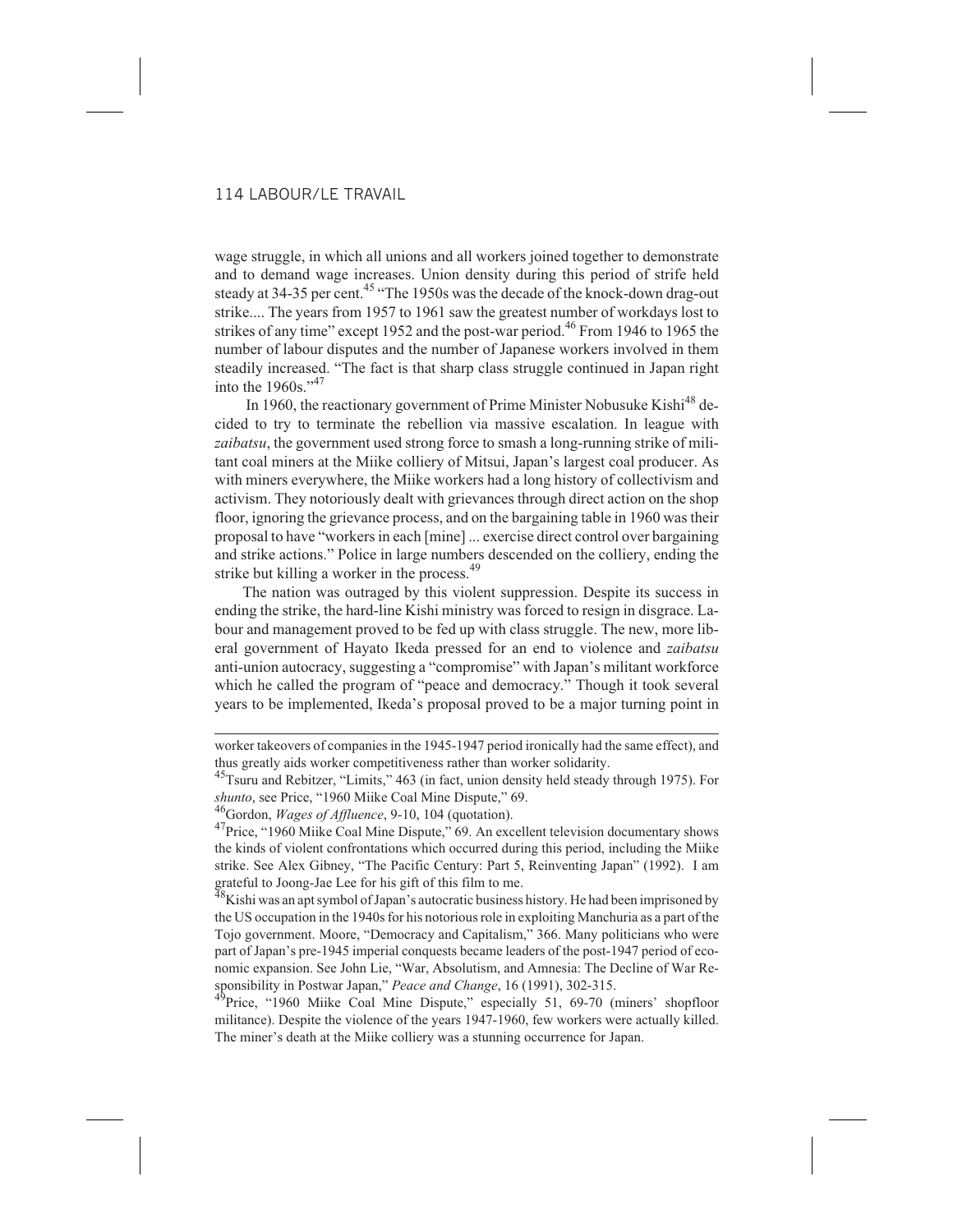Japanese labour history, as will be detailed below. It seemed good to be a union member in Japan in 1960.

#### *Capitalist Opposition to Unions*

While these two accounts of labour history in the United States and Japan tell of the successful assertion of oppositional, class interests by labour and its allies, it would be incorrect to conclude from them that workers or unions thereby became dominant or powerful. The position of workers in capitalism is always tendentious, and when they are effective in organizing, opposition to worker power increases.

The owners of capitalist businesses always want total control of work and the workplace, and even when they receive the benefit of labour peace and union cooperation (as occurred in the US after 1947, and as occurred in Japan after 1960), they do not like unions.<sup>50</sup> Since skilled workers have an economic basis for their resistance and usually form the locus of opposition, owners seize the skills (devolving them upon white-collar engineers and business school grads) and dumb down the workplace through the introduction of an assembly-line-like organization, which divides production into tiny, mindless, boring physical movements. Treated as property, as cogs in a great industrial machine, workers feel disempowered and alienated from work, from each other, and from the labour process itself.<sup>51</sup>

 $50$ . [Elmployer resistance [to unions, in the US,] has never dissipated." Employers do everything they can to discourage unions, both inside and outside the law. Their pressure is relentless, workers believe they will be fired or otherwise retaliated against for pro-union activity, and even one of four unions which won certification finds a stone wall when it comes to reaching agreement on a contract. James B. Atleson, "Law and Union Power: Thoughts on the United States and Canada," *Buffalo Law Review*, 42 (1994), 477-482, 488-490 (quotation from 477); Weiler, "Promises to Keep."

51This is captured by Charlie Chaplin in the first reel of "Modern Times" (1936), where his worker character is crazed by mindless assembly-line work, fights the other workers instead of the boss, and is swept into the machinery himself, becoming an incongruous cog. See also California Newsreel, "Clockwork" (1988) (chilling documentary about assembly-line work).

Harvey Swados said of the assembly line: "It is not simply status-hunger that makes a man hate work that is mindless, endless, stupefying, sweaty, filthy, noisy, exhausting, insecure in its prospects and practically without any hope of advancement." Swados, "Myth of the Happy Worker," 67. Robert Schrank put it this way: "Managers and engineers tend to lose their concern about people because of their total preoccupation with 'the product' ... [and their] consequent neglect of human needs ... could fill case-history books with stories of management's insensitivity to workers.... Workers become strangers to many managers and are seen only as an extension of a piece of machinery in which a capital investment has been made." *Ten Thousand Working Days*, 141.

For a classic instance of the installation of the assembly line to deskill workers, see Stephen Meyer, *The Five Dollar Day: Labor Management and Social Control in the Ford Motor Company, 1908-1921* (Buffalo 1981), 9-36. See generally Braverman, *Labor and*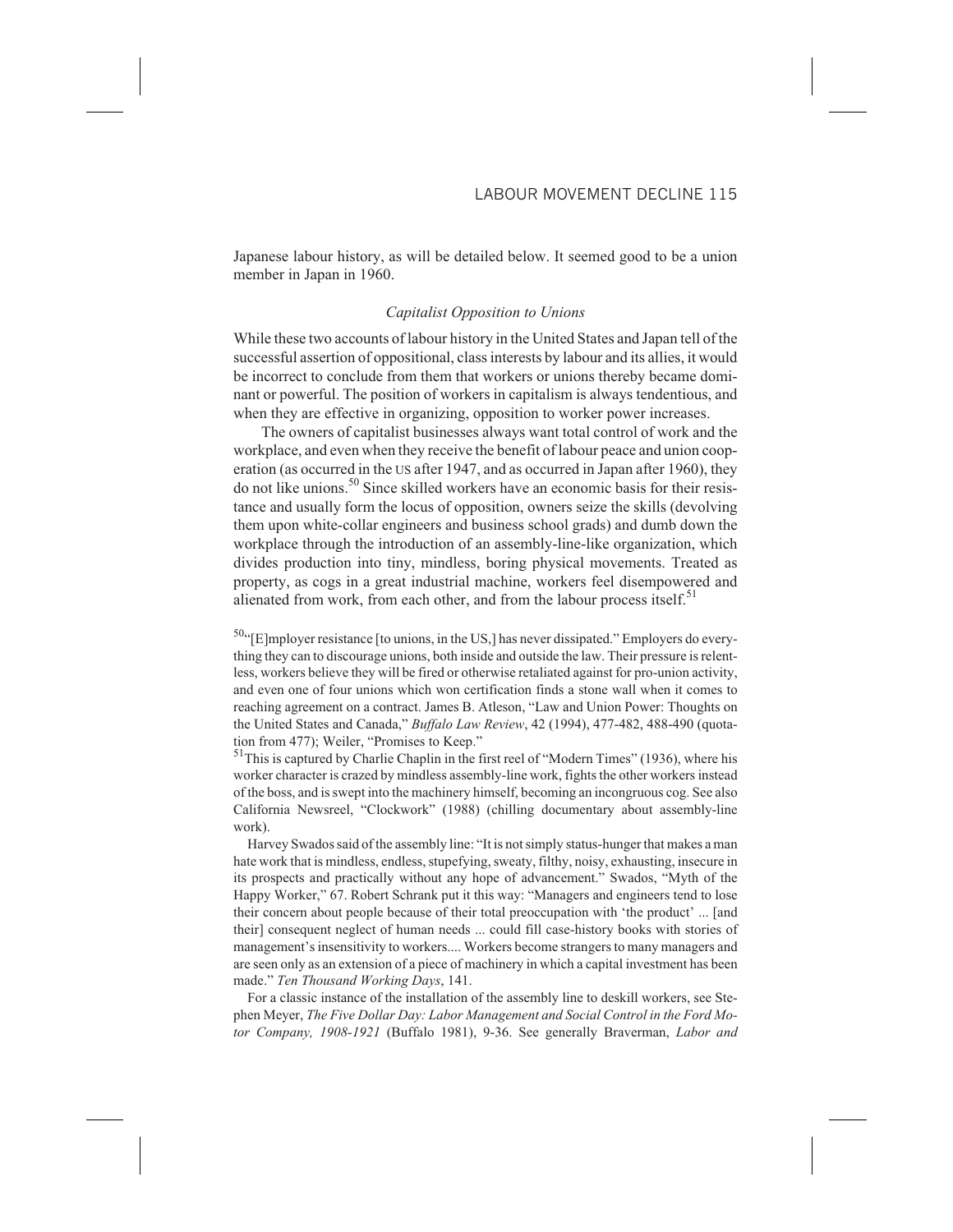In neither the US nor Japan did labour law actually become neutral; it continued to favour owners and capital.<sup>52</sup> While the open use of police, the militia, and the armed forces on behalf of owners has generally ceased, the governments of the US and Japan have remained much friendlier to business than to labour. Most importantly, mainstream culture aids in putting down worker organization. It labels as natural and normal business, profits, permanent hierarchies of power, markets, and competitiveness, and it is permeated by a subtext of lesser competence and ineffable laziness in workers and the poor. Workers are portrayed as consumers, as individuals, as members of minority groups — but almost never as workers. Unions are often portrayed as corrupt, inefficient, and useless. Almost unchallenged are bosses' claims of the need for undemocratic hierarchy at work and absolute dictatorial authority on the work floor.<sup>53</sup>

Given these social and cultural advantages, capitalist hegemony over workers and the workplace may bend, but it seldom breaks. What triumphs the working class gained in Japan in 1945-1960 and in the United States in 1930-1947 were blunted and undercut.

# *Japanese Workers' Compromise: Miracle or Manacle?*

With a decade and a half of militance culminating in the Miike incident in 1960, as we have seen, Japanese workers exerted enough social force that the weary *zaibatsu* and the government changed direction. The Ikeda government offered a basis for a new, supposedly more worker-friendly policy, its "peace and democracy" program. The economic and cultural strength of capital in Japan rendered this "compromise" unequal. Even though the compromise reflected the mainstream's hard-earned fear of collectivized worker revolt, many benefits were relatively weak and easily revoked when economic times got harder.

*Monopoly Capital*; Bertell Ollman, *Alienation: Marx's Conception of Man in Capitalist Society*, 2nd ed. (New York 1973).

<sup>52</sup>For the US, see Karl Klare, "Judicial Deradicalization of the Wagner Act and the Origins of Modern Legal Consciousness," *Minnesota Law Review*, 62 (1978), 265-339; James Atleson, *Values and Assumptions in American Labor Law*(Amherst 1983); Staughton Lynd, "Ideology and Labor Law," *Stanford Law Review*, 36 (1984), 1273-1296. In Japan, "The law and its interpretation by the nation's ruling bureaucrats inhibited the growth of ... union[s] that challenged [industry] so vigorously in the 1950s and promoted the ultracooperative unions that emerged in later years." Gordon, *Wages of Affluence*, 183-84, 198 (quotation); see also Anthony Woodiwiss, *Law, Labour, and Society in Japan: From Repression to Reluctant Recognition* (London 1992); Daniel Foote, "Judicial Creation of Norms in Japanese Labor Law: Activism in the Service of — Stability?," *UCLA Law Review*, 43 (1996), 635-709.

<sup>53</sup>Moore, "Democracy and Capitalism," 357; David F. Noble, *American By Design: Science, Technology, and the Rise of Corporate Capitalism* (New York 1977).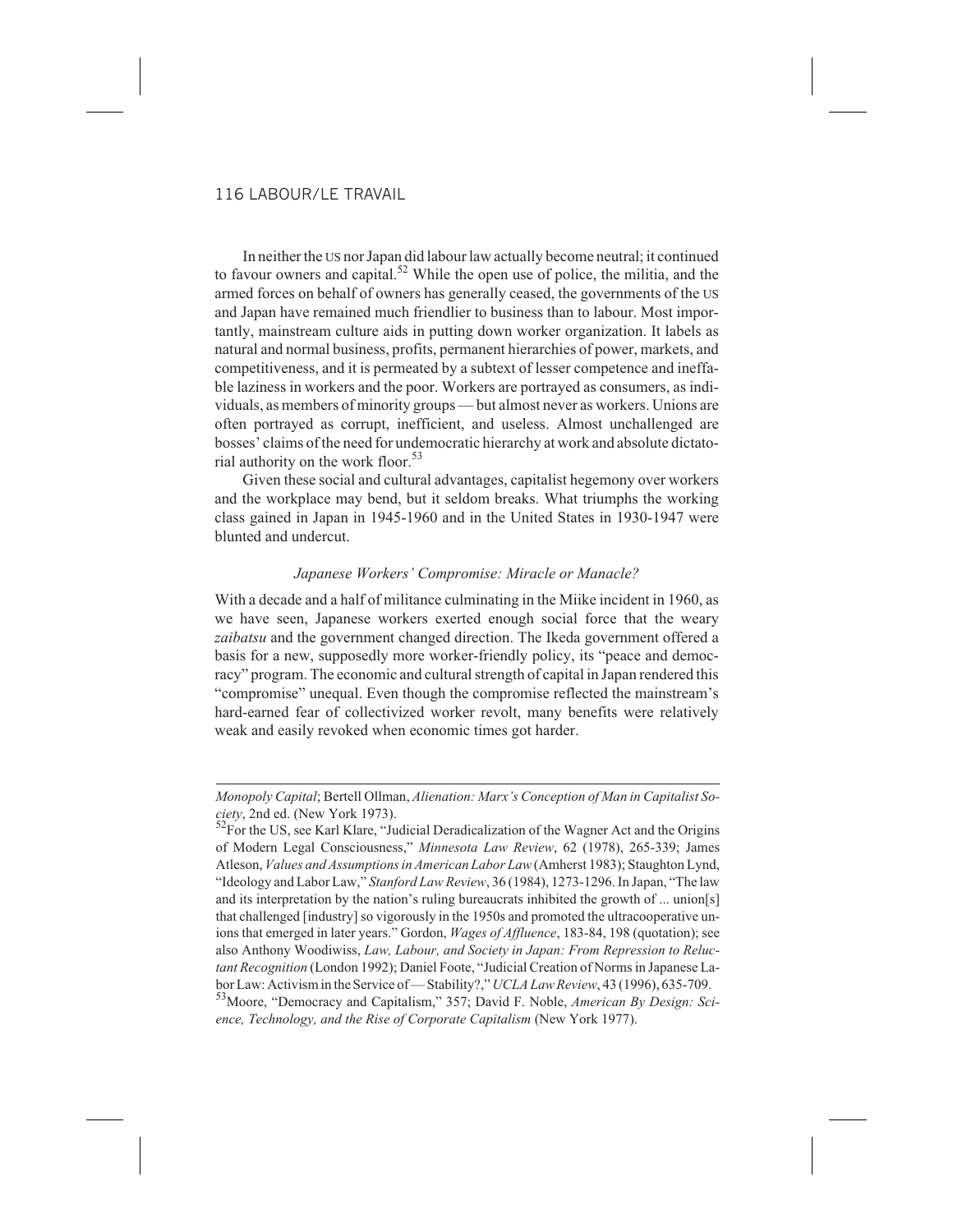Unions were finally given actual recognition and benefits. Workers in heavy industry were paid a premium (compared to the rest of the Japanese workforce) and often were granted large bonuses at years' end.<sup>54</sup> Union workers were awarded "lifetime jobs," so their pay raises became dependent upon seniority and loyalty rather than upon skill or excellence at work. The blue collar-white collar distinction was abolished, increasing union strength. "Quality control circles" allowed industrial workers to have some important inputs into production.

Union recognition was watered down in several ways, however. Only heavy industry in Japan is thoroughly unionized, so the compromise hardened an impor- $\tan$ t workforce division.<sup>55</sup> The unions, as a part of the compromise, gave up their longstanding push for industrial unions and strong union federations, leaving intact the existing anti-solidarity enterprise unions.<sup>56</sup> Management-supported worker social "clubs" began to appear in most companies. These "clubs" opposed union militance and favoured company dominance of production. Moreover, joint labour-management councils took over or duplicated some union functions, and acted somewhat like "company unions."

Other portions of the compromise proved equally problematic for workers. The "quality control circles" gave them no control over production, nor any overall responsibility for it. Even the premium wages paid in heavy industry remained low relative to time worked and to the pay received by workers in similar positions in Europe, Canada, and the US. The bonuses, representing a significant part of overall annual compensation, were optional, depending upon company profitability and efficiency, so union workers got little guaranteed pocketbook boost out of the compromise, while non-union workers actually lost ground.

In return, the unions accepted their weakened and duplicated but now legal position, agreed that their members would work long and hard, and ceased to advocate for worker control of the workplace.<sup>57</sup> *Shunto* became the locus for top-down nationwide pattern bargaining. Unions also accepted a form of the old "harmonious familism" which had on the surface characterized pre-war *zaibatsu* autocracy: while men were working overtime in the factory, women gave up hope of such jobs

 $54$ For the importance of bonuses in large industrial firms, see Tsuru and Rebitzer, "Limits," 467-470; Freeman and Rebick, "Crumbling Pillar?," 14.

 $55$ In 1995, 99 per cent of those Japanese firms employing more than 5000 workers were unionized, while only 25 per cent of those employing between 50 and 99 workers were unionized. Also, while heavy industry is unionized, the manufacturing, service, and small-firm sectors are not. Moreover, the majority of newly established firms, of whatever size or variety, are non-union. Takibanachi and Noda, *Economic Effects*, 25, 32, 49. <sup>56</sup>See n. 44.

 $57$ "The establishment of cooperative unions ... marked a dramatic turnabout from the earlier stance of Japanese unions." David Kucera, "Labor-Management Relations in Twentieth-Century Japan: A Review Essay," *International Labor and Working-Class History*, 58 (2000), 286.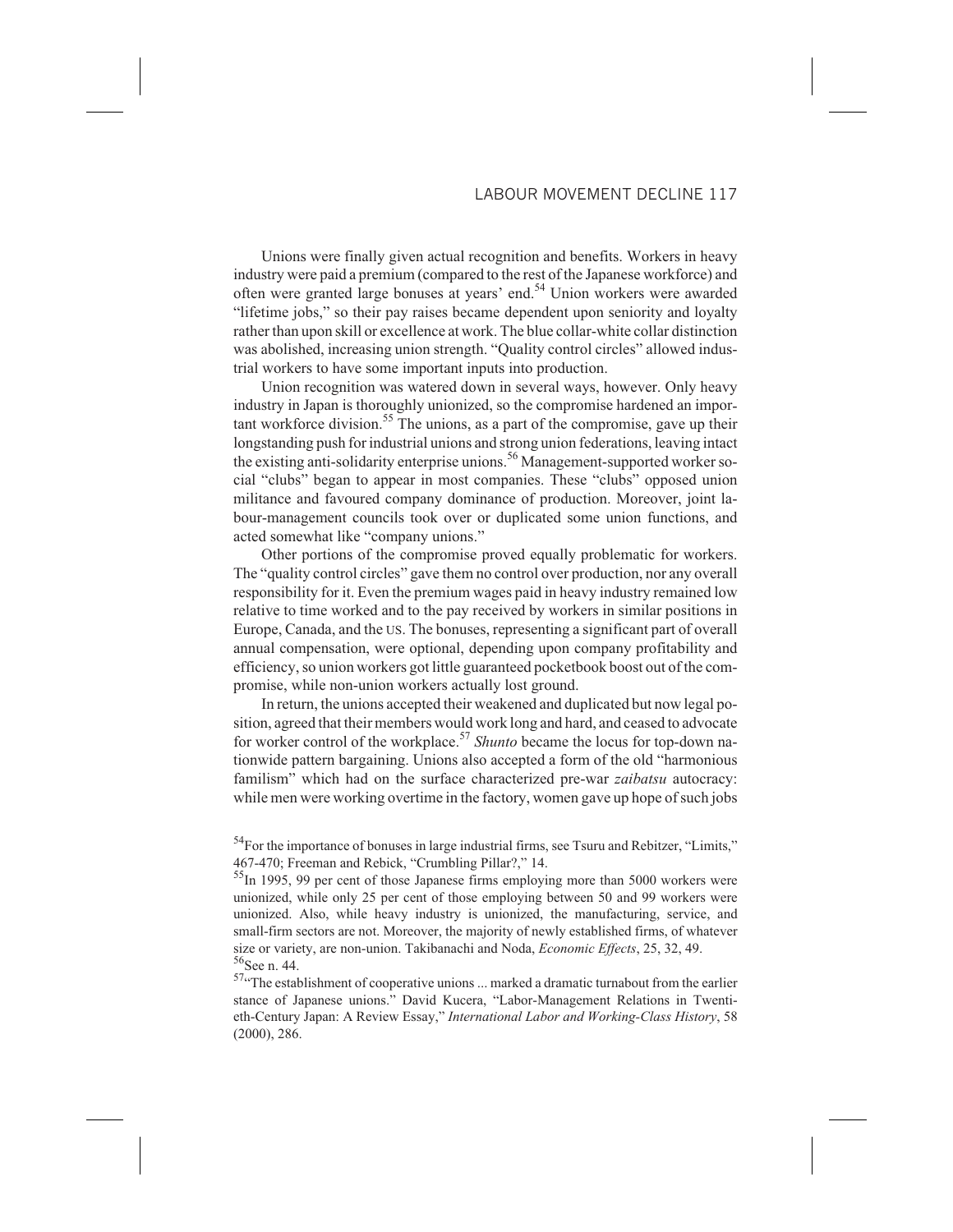and were relegated to managing the children, the domestic economy, and an essentially fatherless home. Wearied by a decade and a half of bitter, costly class struggle rife with defeats, most unionized male Japanese industrial workers eventually adopted this compromise, while women and non-industrial workers had little  $choice<sup>58</sup>$ 

The compromise has been, in fact, more like defeat in many ways. Unions have become flabby and accomodationist. Workers not in heavy industry took the brunt of the fallout. Most bourgeois women in Japan, if they have a job at all after child-rearing, work at menial, time-consuming if "part-time" jobs for half the pay of a male while retaining their full-time job keeping house and family for an absent sarariman (salary-man) husband.<sup>59</sup> People sicken and die from industrial pollution.<sup>60</sup> As part of the junior partnership with the United States Japan assumed after 1947, Japanese agriculture became disfavoured by the government, food imports from the US burgeoned (with wheat officially encouraged over home-grown rice), and the countryside emptied as farmers and their children streamed into industry, becoming the mainstay of a huge part-time temporary workforce.<sup>61</sup> Lifetime employment and raises based upon longevity — for the one-quarter to one-third who toil in giant enterprise — are economically supportable only because of a large, ill-paid, mostly temporary (but never publicized) part-time workforce at the huge bottom of Japanese industry. What poverty there is "is concentrated in those parts of the population ... most discriminated against in education and employment *burakumin* [hereditary outcastes], Koreans, Ainu, and many women." Overworked guest workers and native day labourers often live "close to the [economic] margins in densely packed high-rise concrete housing blocks" or worse, and must take terri-

<sup>58</sup>Moore, "Democracy and Capitalism," 356-360, 363-373, 387; Gordon, *Wages of Affluence*, 131-144, 157-173, 177-178, 187-188, 197-202. "The idea of obtaining willing consent through warmly paternalistic and cooperative familism was more honored in the breach than in practice, but it has run like a bright thread through the ideology of management for nearly a century." Moore, "Democracy and Capitalism," 358.

<sup>59</sup>Moore, "Democracy and Capitalism," 354, 372-373; Gordon, *Wages of Affluence*, 177-179, 191-192; Reiko Atsumi, "Dilemmas and Accommodations of Married Japanese Women in White-Collar Employment," in *The Other Japan*, 272-287. "Discrimination against women is rooted in contemporary Japanese industrial relations," as firms are still "in fear of their future job-leaving." Thus it is not surprising that studies show women among those who think unions not very efficacious. Takibanachi and Noda, *Economic Effects*, 81 (quotation), 142 (quotation), 165, 52. Year-end bonuses average 26 per cent of annual salary for men, 13 per cent for women. Tsuru and Rebitzer, "Limits," 488-489 n.18.

<sup>60&</sup>quot;Ishimure Michiko's 'The Boy Yamanaka Kuhei'," trans. Christopher Stevens, in *The Other Japan*, 132-144.

<sup>&</sup>lt;sup>61</sup>Moore, "Democracy and Capitalism," 370, 373; Kazuoki Ohno, "Japanese Agriculture Today: The Roots of Decay," in *The Other Japan*, 176-198.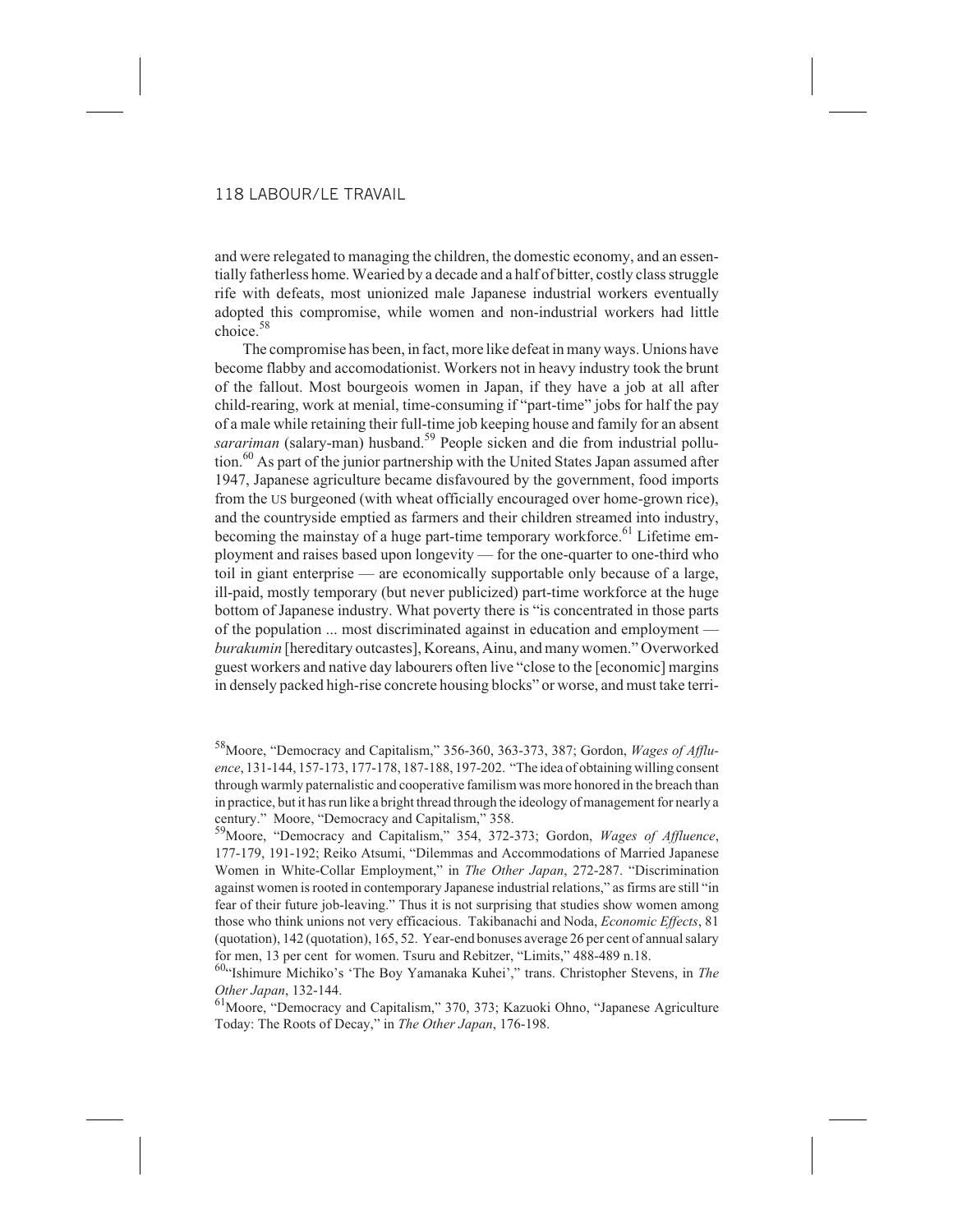ble safety risks at their jobs, all of which is just as much a part of the "economic miracle" as is lifetime employment. $62$ 

The compromise has in the long run not proved viable for even privileged industrial workers. Overwork is endemic, and weak unions have not been able to make much of an inroad. Industrial workers often work overtime and on weekends, many not taking their paid holidays. "Careful estimates in the early 1990s placed annual unpaid overtime per employee [at] ... two to five weeks of unpaid labor!" Seventy per cent of Japanese workers say that "they work too hard at the expense of their personal and private lives," essentially removing them from their families. "Management by stress (*kaizen*) has ... reached the breaking point ... putting their famed loyalty to the enterprise at risk." Some workers have died from overwork (*karoshi*).<sup>63</sup> Workplace accident rates have risen dramatically.<sup>64</sup>

With the oil shock of 1973, the "need" for more efficiency (following the model of classical economics) became paramount, and the weaknesses of the compromise became more evident. Wage increases have become much harder to obtain. Slowly but surely merit has overtaken seniority in wage determination, undermining one of its pillars.<sup>65</sup> Moreover, lifetime employment has also begun to crumble. Workers have often been forced to take early retirement or to "transfer" from a large industrial firm to its worse-paying, likely non-union small subsidiary or subcontractor. Firms now engage in much more subcontracting, bring in labour-saving technologies, and hire more low-paid, part-time women and men, including illegal workers from abroad marshalled by the  $yakuza^{66}$  — and part-timers in Japan are rarely included in the union. And many industrial jobs go overseas, to cheap-labour locations in nearby Asian countries. More workers are actually being

 $^{62}$ Moore, "Democracy and Capitalism," 371, 373 (quotation), 374 (quotation); Ken'ichi Koyabashi, "Japanese Style Labor-Management Relations and Employment and Industrial Relations in Small and Medium Enterprises," *Journal of International Economic Studies*, 1 (1985), 53-71; John Lie, "The 'Problem' of Foreign Workers in Contemporary Japan," in *The Other Japan*, 288-300; Yuki Tanaka, "Nuclear Power Plant Gypsies in High-Tech Society," in *The Other Japan*, 251-271; Brett de Bary, "Sanya: Japan's Internal Colony," in *The Other Japan*, 80-95.

63Moore, "Democracy and Capitalism," 386 (quotation); Takibanachi and Noda, *Economic Effects*, 56-57 (quotation from 56); Gordon, *Wages of Affluence*, 182-83 (quotation). One of the workers who died from overwork was Prime Minister Keizo Obuchi, in 2000: he "had been working fifteen-hour days for months without a single day off when he fell into a coma and died." John Nathan, *Japan Unbound: A Volatile Nation's Quest for Pride and Purpose* (Boston 2004), 62-63.

64Gordon, *Wages of Affluence*, 147-148.

65Gordon, *Wages of Affluence*, 163-167, 212.

<sup>66</sup>*Yakuza* are organized crime rings. The *yakuza* amass and oppress cheap immigrant and rural-derived labour for the dangerous construction, toxic clean-up, day-labour, and other lowest-rung jobs which support the whole Japanese economy. Lie, "'Problem' of Foreign Workers"; Tanaka, "Nuclear Power Plant Gypsies"; de Bary, "Internal Colony."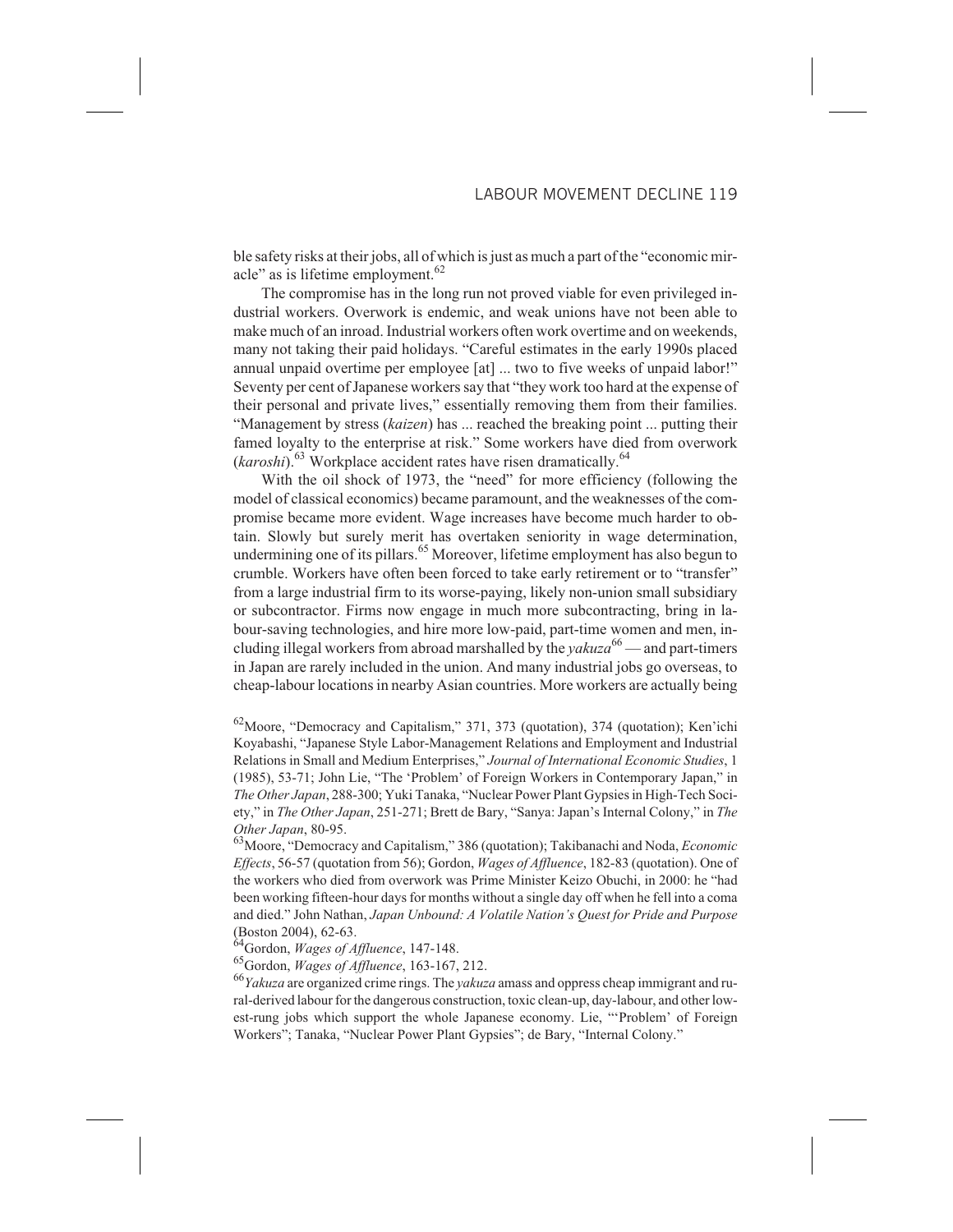let go: virtually unknown twenty years ago, unemployment is rising.<sup>67</sup> Since unions bought into the compromise, is it any wonder that union density has dropped steadily in Japan since 1975?<sup>68</sup>

Despite union weakness, workers have protested these results, and continued organized activity demonstrates that, as Kimeldorf argues, practical pragmatic working-class opposition to capitalist exploitation continues.<sup>69</sup> Social protest also occurs in other ways. One recent book notes alarming trends which appeared after the Japanese "economic miracle" became obviously unravelled in the mid-1990s. While a single report of heightened, disturbing changes must be accepted provisionally, the book notes "a nationwide epidemic of juvenile crime.... [C]hildren between the ages of eleven and fifteen ... are increasingly the perpetrators of the most

67Moore, "Democracy and Capitalism," 378-390; Rob Steven, "Japanese Investment in Thailand, Indonesia, and Malaysia: A Decade of JASEAN," in *The Other Japan*, 199-243; Lie, "'Problem' of Foreign Workers"; Gordon, *Wages of Affluence*, 150-156, 165-172, 183-184, 188-190, 194, 207-208, 211-212.

68Tsuru and Rebitzer, "Limits," 463.

 $^{69}$ Japanese workers have not lost sight of their decade and a half of proto-socialist activity. A few Japanese workers in the 1980s were still successfully using the tradition of workplace takeovers, resisting firm bankruptcies which would put them out of work and occupying and occasionally running their companies for extremely long periods of time. Turner, *Japanese Workers in Protest* (reporting in detail on two worker takeovers of bankrupt firms in 1980-1981). In 1991 and 1992 surveys of non-union Japanese workers, 52 per cent of those who were able to check more than one reason for joining a union, and 21 per cent of those who could check only one reason, believed that, respectively, "a union can stop employers' one-sided or selfish management policy which ignores or abandons employees' demands or hopes" and "unions can help check the unilateral decisions of management." Takibanachi and Noda, *Economic Effects*, 43; Tsuru and Rebitzer, "Limits," 476. It is clear that Japanese workers still wish to have a democratic say in management decisions.

Acting outside what they considered a tired and unresponsive union structure, workers themselves have begun to speak out, resisting mandatory overtime, suing for relatives worked to death (*karoshi*), and protesting forced retirement. Gordon, *Wages of Affluence*, 184-191. Moreover, many have not agreed with the compromise their unions accepted. When sufficiently provoked, they still rise up. See Gordon, *Wages of Affluence*, 184-191; Turner, *Japanese Workers in Protest*, 12; Kenneth J. Ruoff, "Mr. Tomino Goes to City Hall: Grass-Roots Democracy in Zushi City, Japan," in *The Other Japan*, 320-342 (some workers have dropped old leftist rhetoric, but still work for democratic and equitable social and economic relations).

Moreover, Japanese workers have opposed business in other ways: the women's movement has for decades challenged sexist business practices and the low wages and part-time status usually allocated to women in Japan, while a strong environmental movement emerged in the 1970s and continues to oppose capitalism's ecological degradations. Moore, "Democracy and Capitalism," 376-377, 380, 389; Gordon, *Wages of Affluence*, 184-185, 190-193; Ichiyo Muto, "The Birth of the Women's Liberation Movement in the 1970s," in *The Other Japan*, 147-171.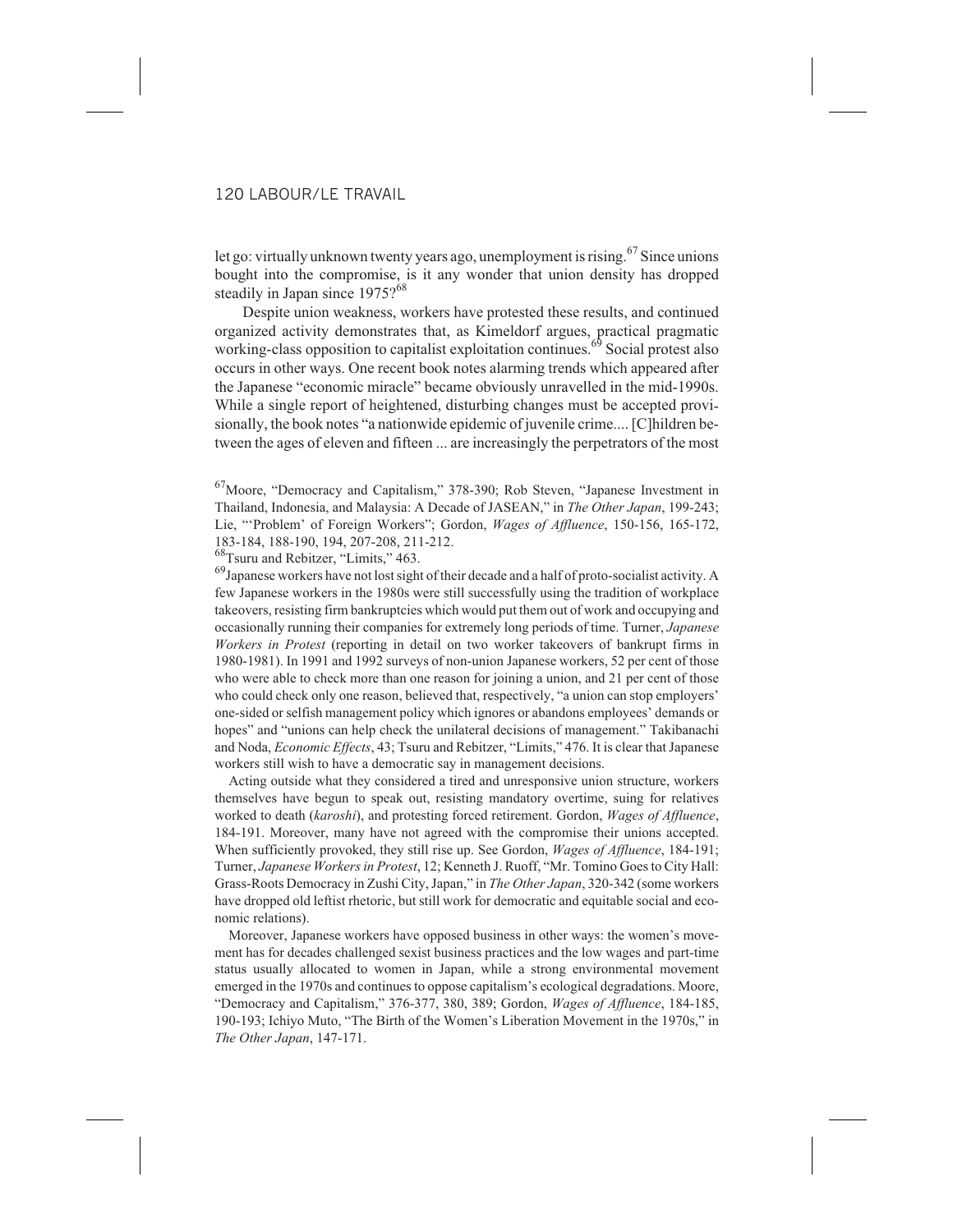violent and perverted crimes." There has also been a huge increase in unmanageable children at school, and in the numbers of children who simply refuse to go to school or even to leave the house. "[S]tudents have lost their motivation to perform under competitive pressure." Divorce rates have soared, as have those of alcoholism and domestic violence. In 1998, the suicide rate in Japan jumped 35 per cent, and more than 30,000 Japanese have committed suicide each year since then — 80 per cent of them male employees between the ages of 40 and 55. Layoffs and downward work transfers seem to be at the heart of this surge: "the men and women who leave their employers ... are in general angry, disoriented, and above all, ashamed. $\frac{1}{10}$  To the extent that this is good reporting, Japanese society has been rocked by the personal and familial deprivations and attacks inherent in the compromise and its increasingly anti-worker aftermath.

#### *US Unions: Similar Compromise, Similar Results*

The Japanese story of a management-dominated, failing compromise with unions and union-led workers should sound familiar to American ears. A similar compromise, also unfavourable for workers and also crumbling today, was achieved between management and unions in the US during and after the burst of militant worker activism of 1930-1947.<sup>71</sup> As with the *zaibatsu*, American management initially refused to recognize the legitimacy of unions (or the NLRA) and there followed a bloody period of radical activity — in the streets and in the plants coupled with continued autocracy by management. After receiving sufficient bludgeoning from workers aiming for more dignity and more control of production (and with the aid of wartime War Labor Board worker-friendly policies<sup>72</sup>), US management grudgingly acceded to the reformist Act by recognizing and bargaining with unions.

Bargaining, however, has meant a regime of contractual legalism, in which unions have become the guarantors of continued production rather than being the champions of their members' distress.<sup>73</sup> Their guaranty position is ensured by sanc-

70Nathan, *Japan Unbound*, 28-44, 62-102 (quotations from 28, 32, 77). I am indebted to Ken Rosen for bringing this book to my attention.

71For the story told in this section of the paper, see Moody, *An Injury to All*; Goldfield, *Decline*; Paul Buhle, *Taking Care of Business: Samuel Gompers, George Meany, Lane Kirkland, and the Tragedy of American Labor*(New York 1999); Nelson Lichtenstein, *State of the Union: A Century of American Labor* (Princeton 2003); James Green, *Taking History to Heart: The Power of the Past in Building Social Movements* (Amherst 2000), 227-280. <sup>72</sup>See James B. Atleson, *Labor and the Wartime State: Labor Relations and Law During World War II* (Champaign 1998); Lichtenstein, *Labor's War at Home*.

<sup>73</sup>For excellent analyses of union stewards and other officers as cops for bosses, see Martin Glaberman, *Punching Out & Other Writings*, ed. Staughton Lynd (Chicago 2002), especially 2-92; Stan Weir, *Singlejack Solidarity*, ed. George Lipsitz (Minneapolis 2004), especially 109-148, 256-274, 281-337.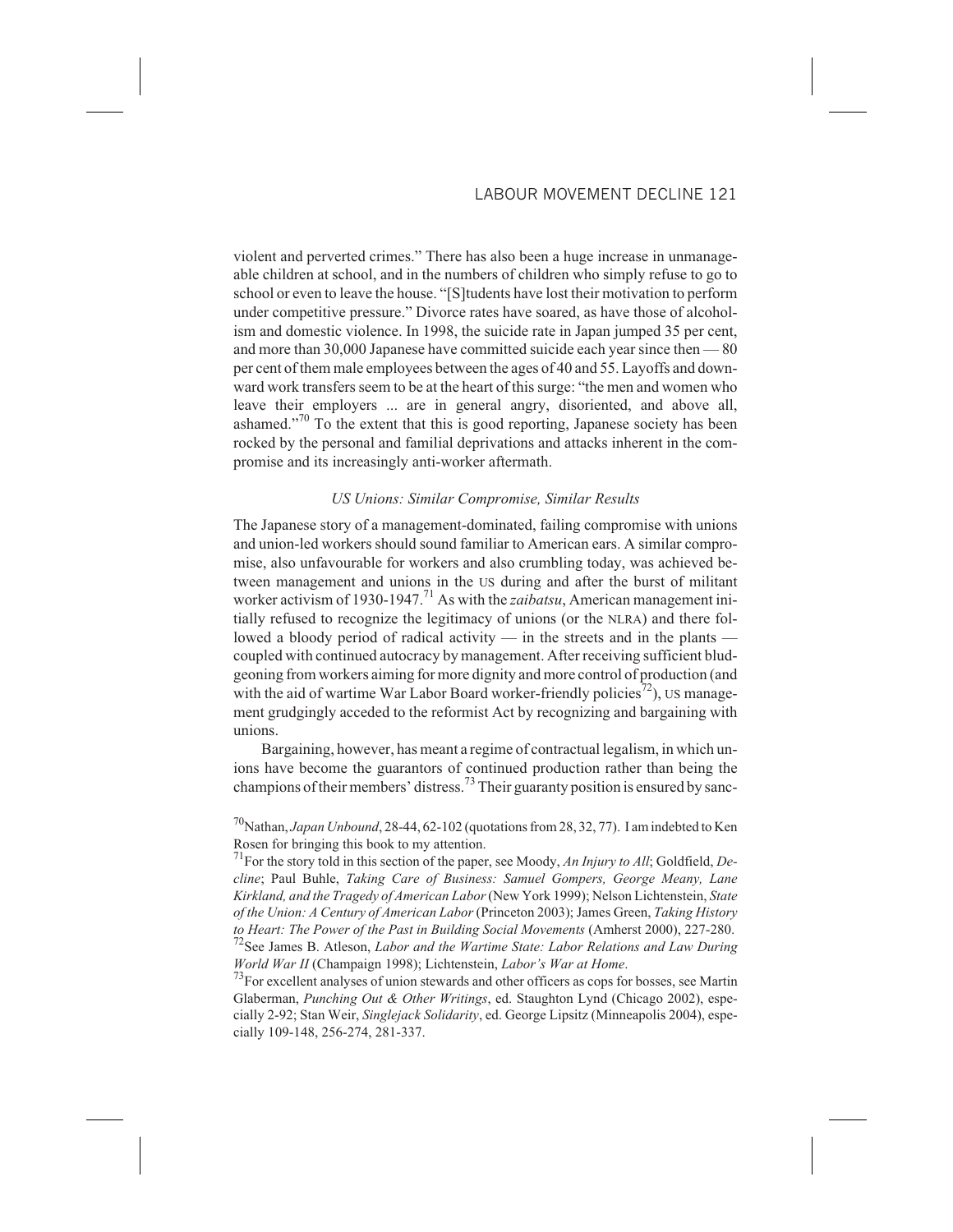tions — union officials face heavy fines and even jail time for failure to stay within the bounds of industrial legality. Strikes became prohibited except at the end of contracts, while slow-downs, sit-downs, wildcats, and sympathy strikes (the sorts of activity which best epitomize worker class solidarity) remain illegal. Grievances are to be resolved through legalistic grievance procedures, not by job actions on the floor, not by shop stewards persistently attempting to win every shopfloor disagreement — and most worker complaints no longer receive any solution at all. Unions ceded to management total control of production, confining themselves to narrow economic issues. The AFL and the CIO cooperated with a Cold War government in the late 1940s by purging left-wingers (the very people who had done much of the organizing in the 1930s and the shopfloor battling in the early 1940s).<sup>74</sup> Dues check-off guaranteed union hierarchies that they would be funded, and attendance at union meetings began to dwindle.<sup>75</sup>

Unlike the openly radical leaderships of unions in Japan during the rebellion of 1945-1960, neither the AFL nor the CIO was ever controlled by radicals. Neither CIO nor AFL leadership ever approved of their own workers' class-based radical tactics, so union compromise with management was much easier. While the US economy rode high to dominate an essentially competition-free Cold War world from the late 1940s until OPEC's oil crisis of 1973, management was able to concede to unionized workers a great deal in economic terms. As in Japan, top-down pattern bargaining ensued, in which, after usually token strikes, giant industrial unions won major wage increases, health insurance, vacations, pensions, coffee breaks, and other benefits for their members.<sup>76</sup> However, also as in Japan, only heavy industry was

 $74$ While the most active, most democratic, and most worker-oriented industrial unions in the US were those headed by radicals, and these unions got the best contracts for their members (see Stepan-Norris and Zeitlin, *Left Out*), they still participated in the legalistic regime of bargaining and restricting worker mutual self-activity.

 $75$ Comparison with Canada is instructive. Canada cannot be called "exceptional," as have been the US and Japan. Socialist politics and labour-oriented parties have been ordinary, as in Europe, and such parties have at times won the vote in various Canadian provinces. Advocacy of socialism has persisted in organized form outside dictatorial, centralized Leninist parties. When wartime strike activity pushed the Canadian government to legalize unions and collective bargaining in 1948, Canada — as happened in Europe — adopted the social wage too. Health insurance, family allowances, holidays, unemployment insurance, workers' compensation, pensions, and eventually medicare were given by law to all Canadian citizens. However, legalization has put upon often more feisty and worker-oriented Canadian union leadership the same pressures to become enforcers of workplace discipline as in the US and Japan. "[I]ndustrial unionism [was restructured] away from its mobilizing movement-oriented character of the early 1940s and into its legalistic, business form of the post-war period." Palmer, *Working-Class Experience*, 241-263, 278-284, 298-305, 333-336 (quotation from 284).

 $^{76}$ Even with these successes, worker compensation remained distinctly lower than that of the bourgeoisie. As Swados pointed out in 1957: "The average [US] automobile worker[,] ... one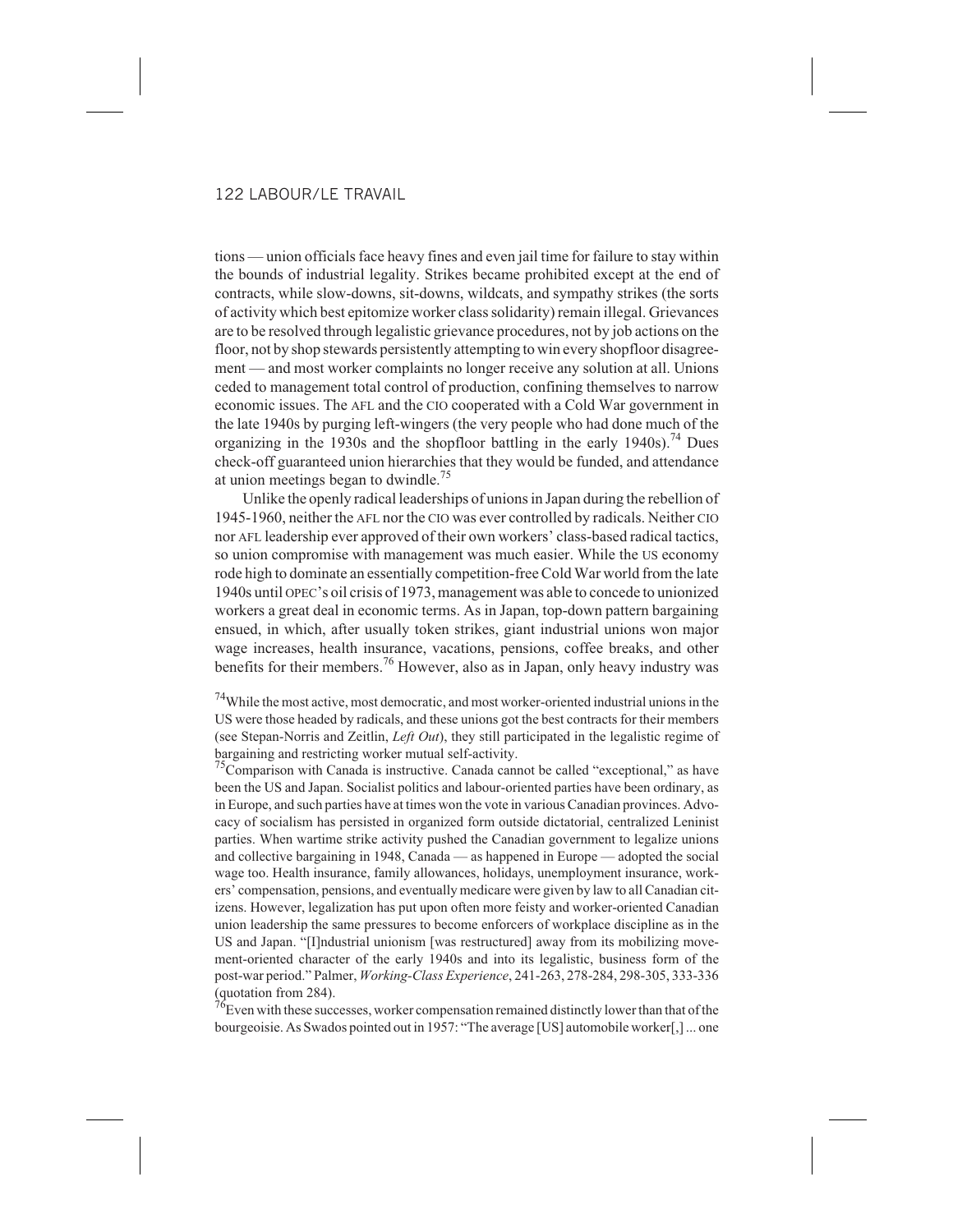unionized, by and large, so workers in other sectors of the economy received less, often much less. With union bosses doing the bargaining, union members found little reason to identify as workers. This helped most US workers primarily to see themselves as and to appear to be consumers, homeowners, parents of college students — and members of a gender or a religious or ethnic group.

As in Japan, all matters of workplace standards and routines were left to the bargaining process — no social wage was enacted (beyond the Fair Labor Standards Act). Industry even went through periods in which "quality control circles" or similar devices were used to give workers the illusion of participation in important workplace decisions and of having their human dignity recognized. The relative weakness of union leadership, and the relative strength of capital's government allies and a suffocating individualist (rather than familist, as in Japan) capitalist culture, was memorialized in the failure of industrial unions to ask for lifetime employment.

When the oil shock came in 1973, US businesses overnight became aggressively competitive and "efficient." As in Japan, they jettisoned the compromise in a resurgence of workplace autocracy, union-busting, $77$  and neo-liberal downsizing and outsourcing. Threatening to move jobs into non-union venues, they demanded an end to all that workers had gained since 1947 — high wages, insurance coverage, vacations, pensions, even the minimum wage. Not threatened with losing their jobs, cowed, bewildered, and in total denial, US union leaders have not fought back hard. Dissenters within some unions rebelled but failed to gain control; nevertheless, in some giveback disputes, workers defied their leaders even amid the restrictive economic conditions and harshly punitive anti-union and worker-unfriendly actions of corporations, and went on strike, some for considerable periods of time.<sup>78</sup> Most of the strikes have only postponed the givebacks, however. US union

77See Martin Jay Levitt, *Confessions of a Union Buster* (New York 1993).

78See Barbara Kingsolver, *Holding the Line: Women in the Great Arizona Mine Strike of 1983* (Ithaca 1989) (copper workers strike for fifteen months); Stephen Franklin, *Three Strikes* (New York 2001) (three simultaneous strikes in Decatur, IL, last for a combined six years, during 1993-1995); Julius Getman, *The Betrayal of Local 14: Paperworkers, Politics, & Permanent Replacements* (Ithaca 1998) (papermill workers in ME strike for seventeen months, 1987-1988); Barbara Kopple and Bill Davis,"Out of Darkness: The Mine Workers' Story" (1990) (documentary film about lengthy 1990 coal miners' strike); Tom Juravich and Kate Bronfenbrenner, *Ravenswood: The Steelworkers' Victory and the Revival of American Labor* (Ithaca 1999) (lengthy strike of steelworkers); Toni Gilpin et al., *On Strike For Re-*

of the best-paid factory workers in the country[,] ... is earning less than the starting salaries offered [for jobs in management] to inexperienced and often semi-literate college graduates without dependents.... Does this make him middle-class as to income? Does it rate with the weekly take of a dentist, an accountant, a salesman, a draftsman, a journalist?" "Myth of the Happy Worker," 68. For a classic analysis of a token strike, see William Serrin, *Company and the Union: The "Civilized Relationship" of the General Motors Corporation and the United Automobile Workers* (Boston 1973).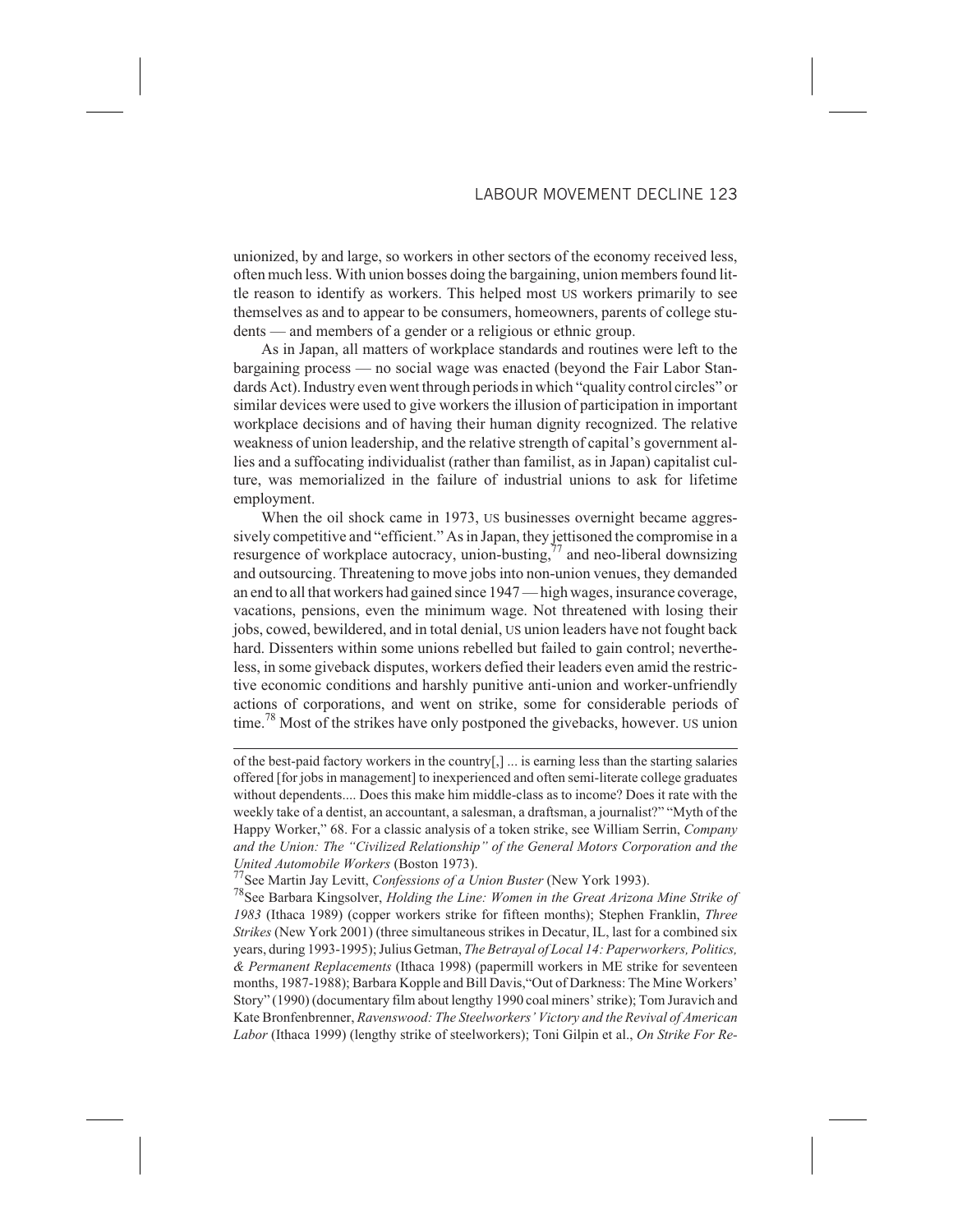leadership has essentially acquiesced not only in givebacks but in owners' downsizing of plant, with concomitant outsourcing and plant or job relocation to nonunion locales overseas, to non-union southern and western states, or to non-union subcontractors. Unions in the US have rapidly become socially marginal.<sup>79</sup>

While unionized workers have been unable to mount any effective protest, workers at the bottom remain unorganized and disrespected as they struggle to make it through the day, and the working class struggles against staggering consumer debt and a bloated, empty, crushing lifestyle.<sup>80</sup> Union density in the US began its continuous plummet in 1953.

# *Bottom-up Democracy, Not Business Unions Union Density Drops Primarily Because of Business Unionism*

Union density in Japan and the US — and by parity of reasoning, in the western industrialized world — has fallen for many interrelated reasons. Cold War purges

*spect: The Clerical and Technical Workers' Strike at Yale University, 1984-85* (Urbana 1995); David Wellman, *The Union Makes Us Strong: Radical Unionism on the San Francisco Waterfront* (New York 1995); Rick Fantasia, *Cultures of Solidarity: Consciousness, Action, and Contemporary American Workers* (Berkeley 1988); Moody, *An Injury to All*, 303-330; Clawson, *Next Upsurge*.<br><sup>79</sup>In Canada, where workers have fought back more fiercely against wage-cutting, downsiz-

ing, and outsourcing, neoliberal governments (including those headed by Conservatives, Liberals, and even New Democrats) have legislated worker losses and defeats. See Leo Panitch and Donald Swartz, *The Assault on Trade Union Freedoms: From Wage Controls to Social Contract* (Toronto 1993); Reshef and Rastin, *Unions in Revolution*, 9-14, 17-30, 38-43, 56-57, 91-113, 188-190, 212-213 (neo-liberalism called "neoconservatism"). While union leaders in Canada have generally proved stronger and more member-oriented than their US and Japanese counterparts, in British Columbia in 1983 and 2004 and in Ontario in 1997, when worker protest against neoliberal governmental cutback policies seemed to be gathering popular support and possibly escalating towards a local general strike, union tops capitulated and stanched the protest activity. Bryan D. Palmer, *Solidarity: The Rise & Fall of an Opposition in British Columbia* (Vancouver 1987); Reshef and Rastin, *Unions in Revolution*, 94-96, 104-110, 125-129 (see also 134-152 ["Days of Action" local general strikes against the Harris Ontario government, 1995-1998, never escalated to a provincial general strike largely because union leaders could not imagine success]); Bryan Palmer, "Teachers, Bureaucrats, and Betrayal: Halloween in Harrisland," *Canadian Dimension* (January-February 1998), 29-32; David Camfield, "Neoliberalism and Working-Class Resistance in British Columbia: The Hospital Employees' Union Struggle, 2002-2004," *Labour/Le Travail*, 57 (Spring 2006), 9-41.

80See Barbara Ehrenreich, *Nickle and Dimed: On (Not) Getting By in America* (New York 2002); John de Graaf et al., *Affluenza: The All-Consuming Epidemic* (New York 2002). For an excellent account of the utter failure of some defense workers in California to understand what downsizing and the failure of radical union activity meant for them, see Joan Didion, "Trouble in Lakewood," *The New Yorker*, 26 July 1993, 46-65.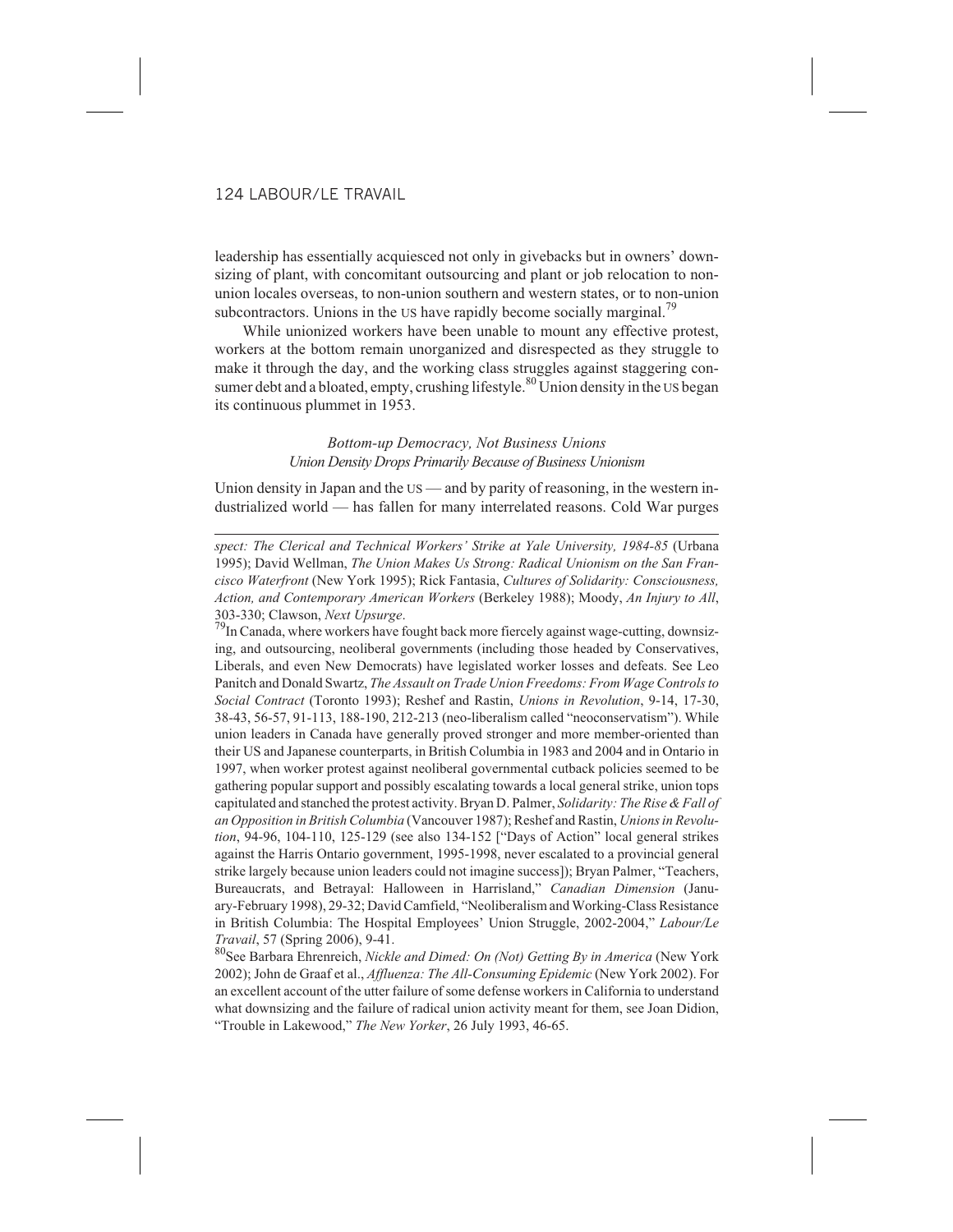decimated the activist, committed, and militant left wings of union membership.<sup>81</sup> Hardline and often violent opposition by business owners to unions has persisted and grown, despite the legalization and supposed acceptance of unions in the post-war era. Business has strong allies, especially in government. A suffocating capitalist ideology suffuses the dominant culture. For many workers, their lives are so overwhelmed by capitalist initiatives that they seem only to exist from pain to pain and fragmentary pleasure to fragmentary pleasure. Business has proved powerful and effective in getting its way.

The only way workers can win against capital, however, is through organization.<sup>82</sup> So these evidences of the strength of capital are not the most important reason for falling union density. Since trade unions have historically been the primary organizational method for satisfying the needs of oppressed workers, and since humans are rational economic beings, when their unions and particularly their union leaders fail them, this is chief among the reasons.<sup>83</sup> In a word, business unionism (as I will call it here) $84$  fails workers, and union density drops.

While not all unions have been either business unions or bureaucratically organized — the Industrial Workers of the World, flourishing before and after World War I, being the best example $^{85}$  — the tendency in a capitalist world in which hierarchy is favoured and democracy opposed is for unions to become business unions. Collective bargaining is, by definition in a capitalist society, a substitute for class

85Lynd, *Living Inside Our Hope*, 198.

<sup>81</sup>This occurred in Canada, too. Palmer, *Working-Class Experience*, 287-298.

<sup>&</sup>lt;sup>82</sup>Organization, however, may spring up spontaneously among rebels. Such has happened many times, including the Russian soviets of 1905 and 1917 (as mentioned in the text accompanying n. 39), the organizations of workers and soldiers which sprang up in post-war Germany in 1918-1920, the Hungarian uprising of 1956, the French rebellions in 1968, and the Polish Solidarity movement of 1980. See Hannah Arendt, *On Revolution* (New York 1963), 265-266; Martin Glaberman, "The Marxism of C.L.R. James," in Glaberman, *Punching Out*, 186.

<sup>&</sup>lt;sup>83</sup>Staughton Lynd critiques this paper by arguing that capital's power, its hardline muscle-flexing, is the most important factor in the drop in union density. He accurately points out that no union anywhere in the world — socialist or not — has succeeded in preventing plant relocation. My view is that unions are within the power of workers to build and to alter, while capital can always be assumed to work against the class needs of workers.

<sup>&</sup>lt;sup>84</sup>Labour historians have given different names to the phenomenon I focus upon. Many call it bureaucratization, see Leier, *Red Flags and Red Tape*, while others focus upon the ineffectiveness of labour leaders, see Camfield, "Working-Class Resistance," and one scholar calls it (at least in the craft unions which still dominate labour organization in the US) feudalistic clientism, see Robert Fitch, *Solidarity for Sale: How Corruption Destroyed the Labor Movement and Undermined America's Promise* (New York 2006). Lynd calls it both bureaucratization and business unionism. Lynd, *Living Inside Our Hope*, 189-205. For the reasons given later in the text — that is, the dominant characteristic of the phenomenon is that unions, especially union leadership, act as capital wishes for them to act — "business unionism" seems the best term to use.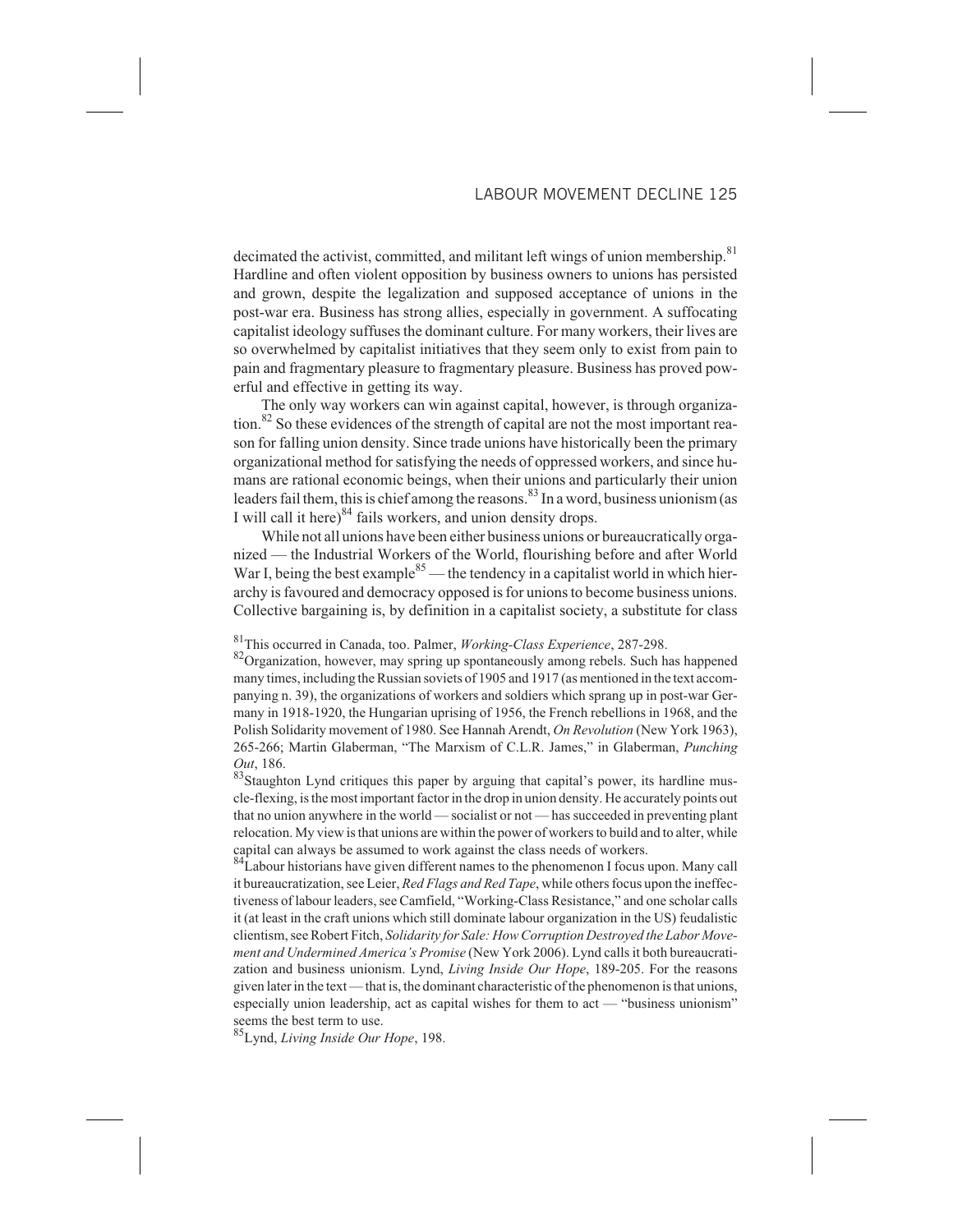struggle. The function of union leadership in such a regime is to arrive at contractual terms acceptable to business, and then to enforce the terms of the contract, not to continue to struggle. Business union leaders become managers of the workforce, stanching any strong class protest activity — and onerous civil and criminal penalties back up these management duties. Such leaders are functionally no longer part of the working class. Like management, business union leadership has no interest in democratic participation in decision-making by the workers.

The business union, dedicated to securing the privileged economic position of a relatively small aristocracy of labor, is opposed to mass organization and sees little to gain in acting as the spearhead of broader working-class interests.... The union must deny the workers' attempts to regain control at the point of production, or lose its legitimacy in the eyes of the employer and the state and its ability to secure economic concessions through collective bargaining.... [T]he union leader must minimize rank-and-file participation in union affairs ... because ... the contract commits the union to enforcing unpopular prohibitions on the workers' rights in most other areas [than economic rights,] such as discipline on the job.... In the end, unions are not particularly democratic organizations, much less revolutionary bodies. $86$ 

In both the US and Japan, the characteristic organization of unions and of umbrella union organizations remains top-down and hierarchical. Union leaders, since legalization, have usually acted at critical moments as adjuncts of management.

Even this kind of unionism can retain adherents for a while. Unions are inherently ambiguous in capitalism, as evidenced by owners' undying enmity towards them. Unions, and even union leaders, do serve many of the needs of workers. $87$ This is especially the case when a given union is the solidarity movement's only game in town, when worker militance is somewhat encouraged, and when the union's rhetoric and goals are gloriously democratic. Even in business unions, workers at times engage in class struggle — they strike, demonstrate, act together as

86Moore, "Workers' Control," 40-41. "[D]emocracy in the industrialized world is in fact in direct conflict with the need of capitalism to pursue efficiency in production.... Efficiency ... speaks of democracy as mere mobilization of others for active participation in pursuit of goals decided upon and imposed from above." Moore, "Democracy and Capitalism," 353. In usual union activity today, democracy is almost nonexistent and the culture operates to oppose and attack democracy. All critique, dissent, and genuine participation in governance by workers is stifled, being viewed by union officials "as a sort of treason." Lynd, *Living Inside Our Hope*, 192. Labour's leaders come to believe "that the working class must be managed, that the masses cannot determine their own struggles." Leier, *Red Flags and Red Tape*, 34. What is forgotten, omitted, indeed treated by such leaders as anathema, are "principles of class politics, and rank-and-file committees dedicated to a program of class struggle." Palmer, "Teachers, Bureaucrats, and Betrayal," 32.

87.when a union exists at [one's] workplace, ... [one] should join that union." Lynd, *Living Inside Our Hope*, 192.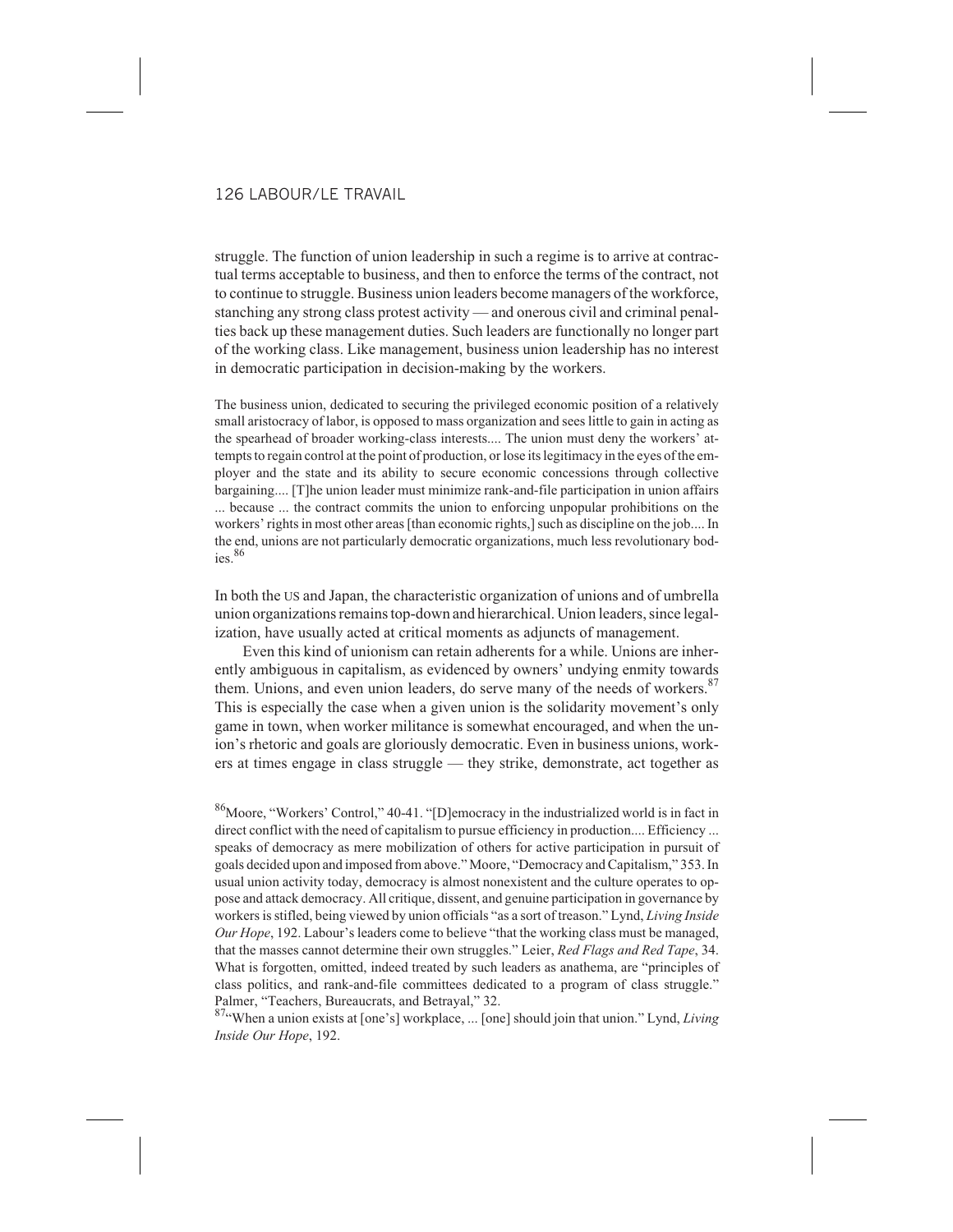workers for workers' goals, and feel solid. The actual experience of solidarity is even more important than union organization.

Strikes and demonstrations are particularly important. "[W]orkers have to get together and act with each others' support. Everyone has to combine their strength." In collective worker action, especially mass strikes, workers see their fellows taking great risks for mutual benefit, they take strong risks themselves, they meet with new comrades, they commit themselves to their project in a public and oppositional fashion, they experience the enmity of ownership and the comradeliness of fellow workers — they can no longer ride a fence, because to be in a strike they have made a decision to take sides, they have openly opposed management, and the two-sidedness of class conflict is nakedly apparent. Strikers feel supported, uplifted; they are actually doing something towards making that better, more egalitarian, democratic world they long for.<sup>88</sup> One study recounts this effect in telling of the very first labour demonstration some elderly Japanese workers had ever been in: the demonstration "had a distinctly transformative impact on the consciousness of most workers," shifting them toward greater awareness of their identity as workers and toward an increasing comfort with collective protest.<sup>89</sup>

# *Democratic, Bottom-up, Participatory Unionism Satisfies Workers' Needs*

Strikes and other collective action can only go so far in an otherwise top-down union. What workers long for is the end of capitalist oppression, even if they do not consciously articulate it. Democracy and collective/individual self-governance are the implicit alternatives to what capitalism routinely offers. Continuing to take job actions in a union which promises democracy but acts just like the corporate bosses eventually produces working-class cynicism — it is too contradictory, too unrewarding, too disheartening. Joseph McCartin recognizes that one of the great failures of unions today is their dropping of the slogan/self-description/goal of "industrial democracy."<sup>90</sup>

<sup>88</sup>"Griselda can't stop smiling. Her dark eyes are glowing. She is full of life. She jumps to see what is going on at the front of the parade.... Now, she is marching, holding hands with people she has never met before. It doesn't matter — they are sisters and brothers of the struggle.... I am exultant, radiant, thrilled. I cannot stop chanting, shouting, 'so-so- solidarite, so-so-solidarite!" J. Garcia-Orgales, "We Are Many More Than Two," *Our Times*, 20 (2001), 23, quoted in Kevin MacKay, "Solidarity and Symbolic Protest: Lessons for Labour from the Quebec City Summit of the Americas," *Labour/Le Travail*, 50 (2002), 21-72, esp. 32.

89Turner, *Japanese Workers in Protest*, 179-99, 204-10, 216 (quotations from 198, 184); see also Friedman, "Forward March Halted," 5-6.

<sup>90</sup>Joseph McCartin, "What Happened to Industrial Democracy? Looking Beyond the Rights-Based Defense of Organized Labor in the Workplace," paper delivered at the Southwest Labor Studies Conference, Berkeley, CA, 10 May 2003 (used here by permission of the author).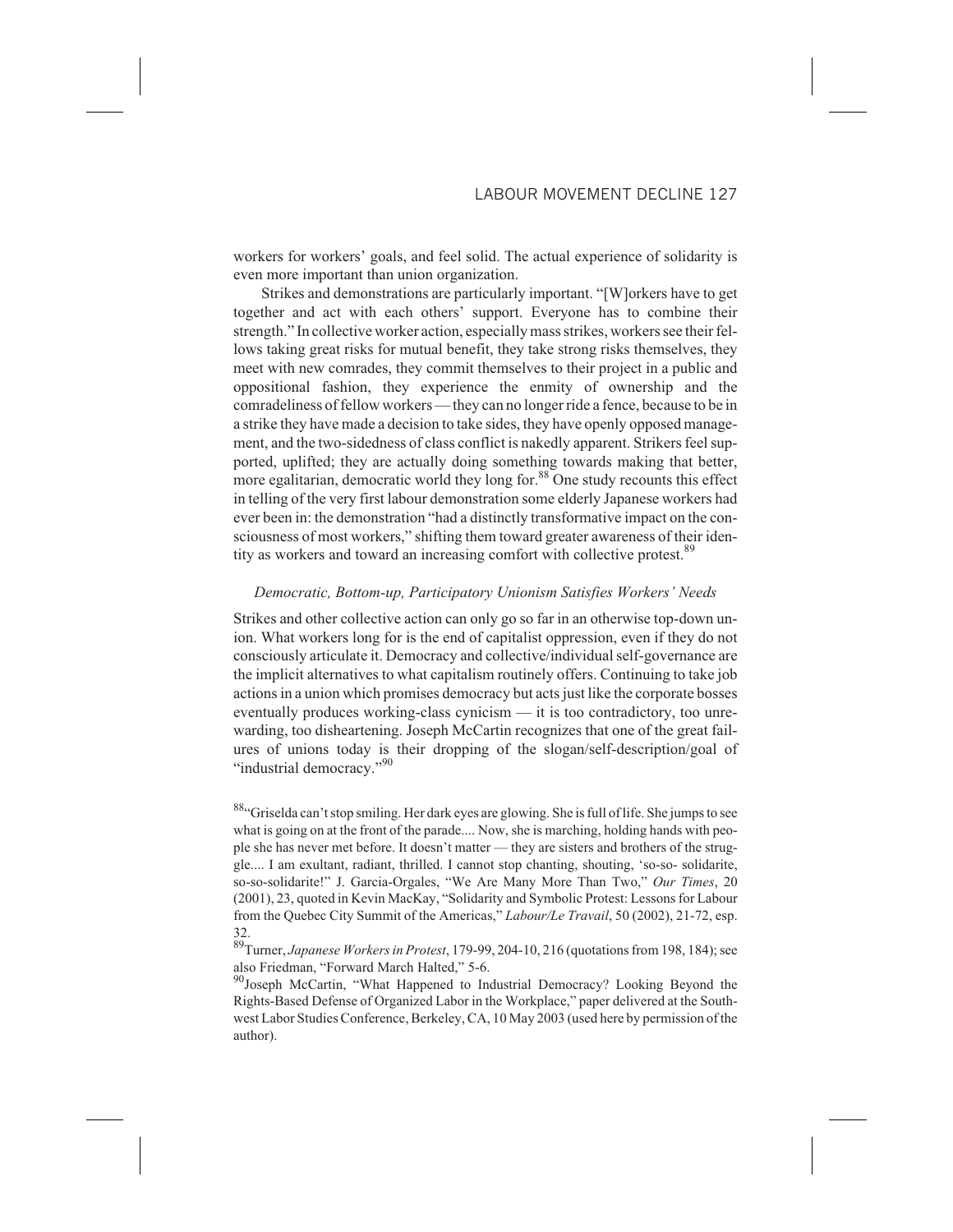Democracy works for workers. The problem is the ideological culture of capitalism, which causes both workers and union leaders to place no confidence in workers or democracy. Christena Turner has produced a handbook on how well democracy works for workers, in the form of an investigation into worker consciousness in Japan. Turner moved to Japan, took jobs over a year's time at two plants where the workers were running the bankrupt businesses themselves, and watched and listened carefully to what was said and what went on. In the first of these two Japanese worker rebellions, democracy and democratic practices characterized the rhetoric and much of the reality of the way in which the committed left-wing union leaders interacted with the workers. As a direct result, the workers enthusiastically joined and pursued their risky rebellion for several years. When they finally won, however, it turned out that their leaders were only using them; no actually democratic worker-run plan was contemplated by the union leaders, who now became the shop's managers and ran it on top-down business principles rather than via the promised (and theretofore experienced) participatory democracy. The leaders had lied, because their abstract ideologies told them that, in a capitalist system, business *had* to be run in such a fashion, to be "competitive." They believed that democracy would not work. The previously united and militant workforce was crushed by this outcome.<sup>91</sup>

In the second struggle, at another worker-occupied bankrupt plant, union leaders similarly espoused democracy in the abstract. However (unlike the first plant), they had a very difficult time acting upon their beliefs because they thought — as members of elites in a capitalist culture usually assume — "[t]he average worker has no sense of social responsibility whatsoever."<sup>92</sup> Thus, leaders controlled the agenda and the debate at union meetings, speaking first, leaving the workforce out of the planning of union activity, not including the workers in production decisions to a great extent either. As a result, workers who had been raised in Japan's pre-war autocracy and inured to hierarchy, and to the punishment usually meted out to those who breached "place" by attempting genuine participation,<sup>93</sup> were suspicious of

# 91Turner, *Japanese Workers in Protest*, 31-141.

92"Many union leaders at various local and national levels expressed to me their feelings that 'the average Japanese worker' was egotistical, selfishly individualistic, and lacking in consciousness.... [O]ne ... [left-wing] leader complained, ... 'They have no concern with the labor movement itself or with strengthening their own unions.' ... The gap between themselves and the rank and file was both created and expressed in such perceptions. Because leaders widely believed this to be true, they felt that they must 'manage discussion' and lead it in a 'productive' direction." Turner, *Japanese Workers in Protest*, 176.

<sup>93.</sup> The perception of themselves as ... powerless commoners, peasants, and workers, coupled with a concrete sense of their weakness within their unions, helped them explain their own political passivity.... Ultimately, the source of this feeling is the fear of losing their jobs." Turner, *Japanese Workers in Protest*, 173. Economic interests are thus (as ever) more important than ideology. The workers*felt* timid and pre-modern, but, as later events showed, those feelings disappeared and they acted democratically and in an assertive, modern fashion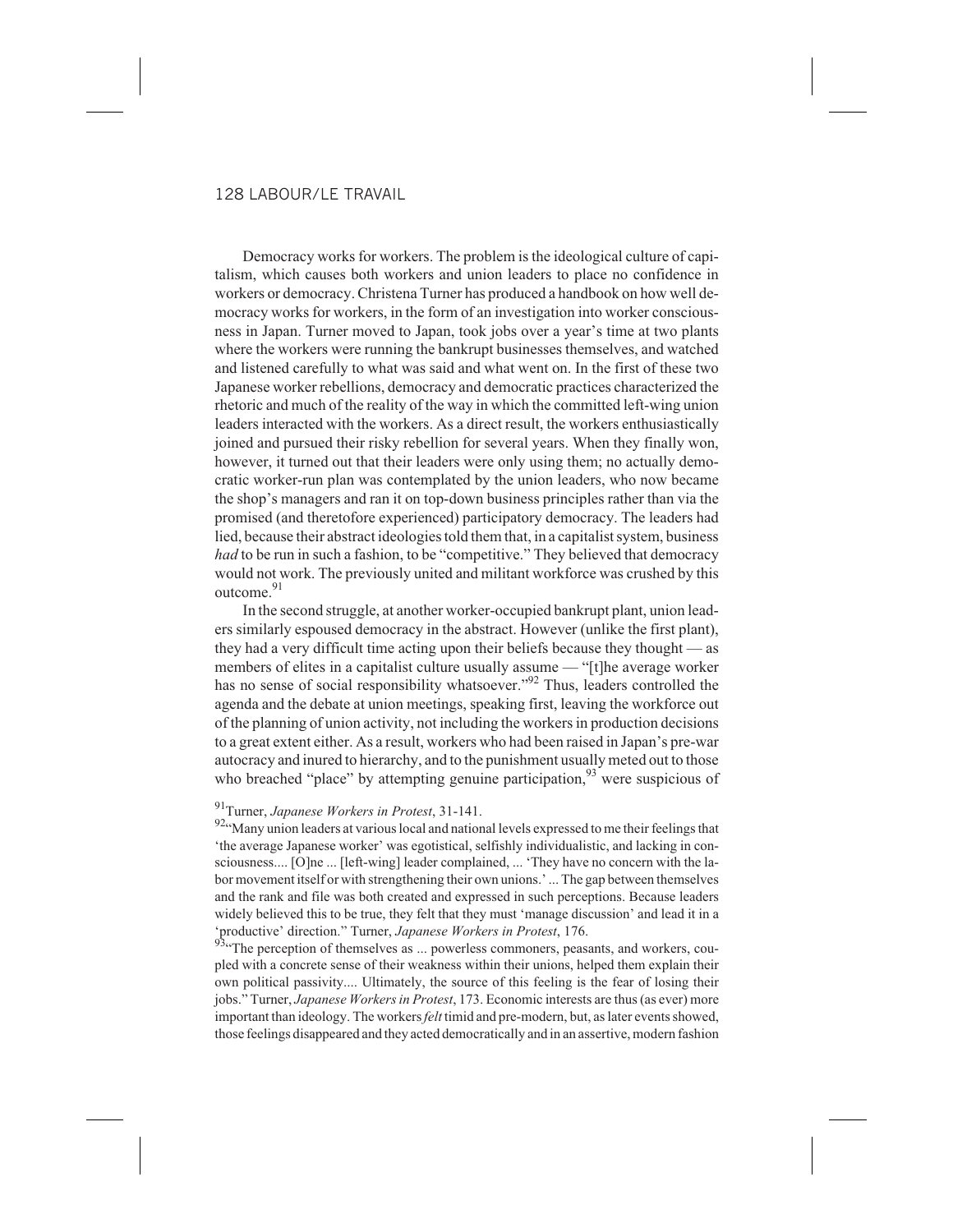the leaders and never really pushed for an actually democratic process. They stayed in the long fight to support each other, because they agreed with the goal of employee ownership, and perhaps because they experienced some real democracy when they engaged in strikes and demonstrations. But, when they too won after many years of struggle, the union leaders proved true to their earlier promises and instituted a democratic work process and democratic production control within a worker-owned "cooperative" company. While it is still difficult for workers to speak up, "[t]he equality of the union relationships does not permit the usual hierarchy of a company ... [and] [t]hey are self-consciously trying to ... create a 'tiny socialism.'."<sup>94</sup> They needed, wanted, and liked democracy.

Too long have workers in capitalism laboured within two parallel crippling ideological assumptions about their own human nature. Capitalist ideology sees workers as stupid lazy fungible pieces of machinery. But Leninist socialist ideology also privileges bosses, requiring decisions and leadership from a tiny, educated, "aware" vanguard. American worker experience in the depths of the Depression and Japanese experience, particularly during 1945-1947 but also with regard to the bankrupt businesses labour took over in the early 1980s, demonstrates that democracy can work for unions: "in times of crisis, shopfloor committees and parallel central labor bodies will reach out to make contact with their counterparts elsewhere."95

We should be working for bottom-up participatory union democracy: horizontal organizing and solidarity unionism, as ably advocated by Staughton Lynd. "Horizontal organizing is organizing on the basis of labor solidarity; it is not relying on technical expertise ... nor yet on a bureaucratic chain of command but on the spark that leaps from person to person, especially in a time of crisis. It is solidarity unionism."<sup>96</sup> The later Lenin of *What Is To Be Done?* thought it "absurd ... that in

when the opportunity to preserve their jobs in an assertive, modern way presented itself. They also fully understood at the time what democracy demanded, and that they were being deprived of it despite their leaders' rhetoric.

<sup>94</sup>Turner, *Japanese Workers in Protest*, 143-255 (quotation from 242).

<sup>95</sup>Lynd, *Living Inside Our Hope*, 203-204.

<sup>96</sup>Lynd, *Living Inside Our Hope*, 204. While in capitalism it is only by workers withholding their labour power that capital can be forced to take action or collapse, "unions" are more than bureaucratic organizations, and there is no deterministic necessity that participants in solidarity actions be composed solely of workers. Ad hoc shopfloor committees, the *soviets* spontaneously formed by Russian workers, peasants, and members of the armed forces in 1905 and 1917, the committees of the unemployed which sprang up in the US and Canada during the Depression, groups of retirees, and other social formations of people oppressed by capitalism are "unions." Recent Canadian history gives excellent examples. "Solidarity" actions in British Columbia in 1983 and 2004 (see n. 78), and the Summit of the Americas anti-"free trade" protests in Quebec City in 2001 (see MacKay, "Solidarity and Symbolic Protest"), were fuelled by faculty and students, as well as by workers at the time identifying themselves not only as workers but also as citizens, as women, as minorities, as persons with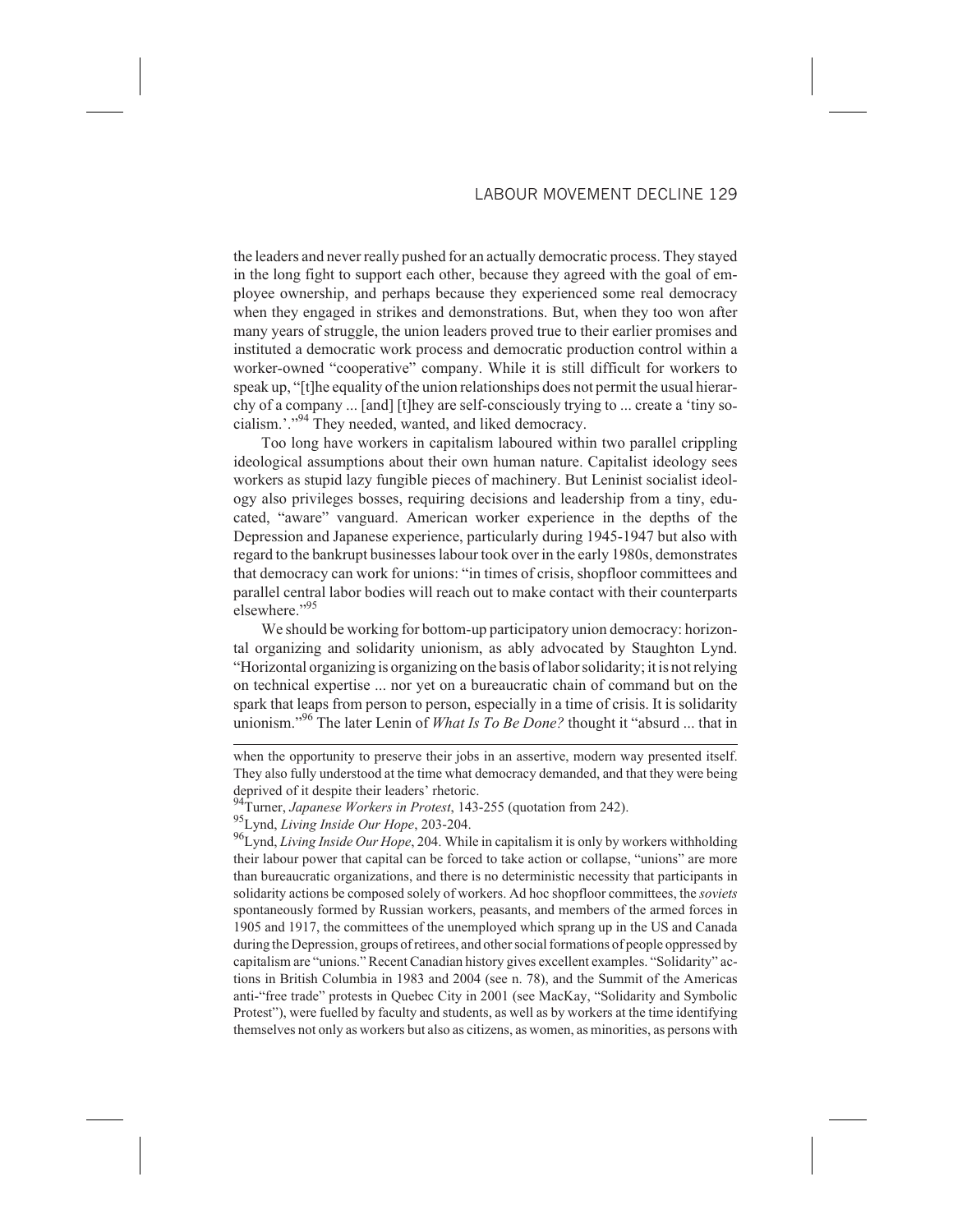the interests of democracy all the workers must take part in the work of managing the unions." But the early Lenin agreed with Alexandra Kollontai, Leon Trotsky, and Rosa Luxemburg (all reacting in opposition to *What Is To Be Done?*) that intellectuals and others should notice, accompany, and help workers who, in their own resistance to capitalist oppression, come to oppose existing undemocratic institutions and to propose democratic new ones. As Karl Marx said, "the emancipation of the working class would be the act of the workers themselves." The early Lenin agreed that "the task of the party is not to invent in its head ... [what workers should do], but to *join* the labor movement to illuminate it, to *help* the workers in the struggle which they have begun themselves."<sup>97</sup>

Union density has been dropping steadily in Japan and the US precisely because top-down business unionism and self-serving union leadership do not do that. Such are the human needs of workers.

an alternative lifestyle or sexual orientation, as environmentalists, and the like. It is the living experience of people uniting and acting together against capitalist oppression which is crucial.

"I think the Wobblies [members of the Industrial Workers of the World] were right. I suggest that the One Big Union, based in local shopfloor committees and local committees of workers from all trades, spontaneously created and re-created by a horizontal process in which workers reach out to their counterparts in other places and other countries, is the organizational form required for effective response to the power of multinational corporations." Lynd, *Living Inside Our Hope*, 198. "We are not limited to the options of students giving political instruction to workers (as suggested by Lenin), or workers, hard-pressed by earning a livelihood, generating a political ideology on their own. We can imagine a third model: students and workers cooperating as equals, horizontally, to bring about fundamental social change." Staughton Lynd, "Edward Thompson's Warrens: On the Transition to Socialism and Its Relation to Current Left Mobilizations," *Labour/Le Travail*, 50 (2002), 175-186  $\frac{1}{27}$  (quotation from 183).

97Lynd, *Living Inside Our Hope*, 189-231, quoting Lenin in *What Is To Be Done* (published in 1902) at 210, Kollontai and Trotsky at 263 n. 24, Luxemburg at length at 212-216, Marx in *Critique of the Gotha Program* (published in 1875) at 207, and the early Lenin (in an unpublished work from 1896, written while Lenin was imprisoned) at 208-209 and 261 n.12. Those scholars who have a more complicated and favourable view of Lenin essentially agree with this assessment. See Paul LeBlanc, "Luxemburg and Lenin on Revolutionary Organizations," in LeBlanc, ed., *Rosa Luxemburg: Reflections and Writings* (Amherst, NY 1999), 95-96 ("Lenin sees the party not as *embracing* the working class, but as*interacting* with it for the purpose of influencing it to go in a revolutionary direction. For Luxemburg, ... the point is to blend into the working class as it exists, the better to contribute to its organic development as a revolutionary force.") (emphasis in original); Glaberman, "Toward an American Revolutionary Perspective," in Glaberman, *Punching Out*, 157 ("There is another weakness in Lenin's views which has even more relevance for today.... [H]e did not always place sufficient emphasis on the role of the proletariat as initiator and inventor of new social forms. It is crucial to understand that the working class, in spontaneous eruption, is the architect of the socialist society.").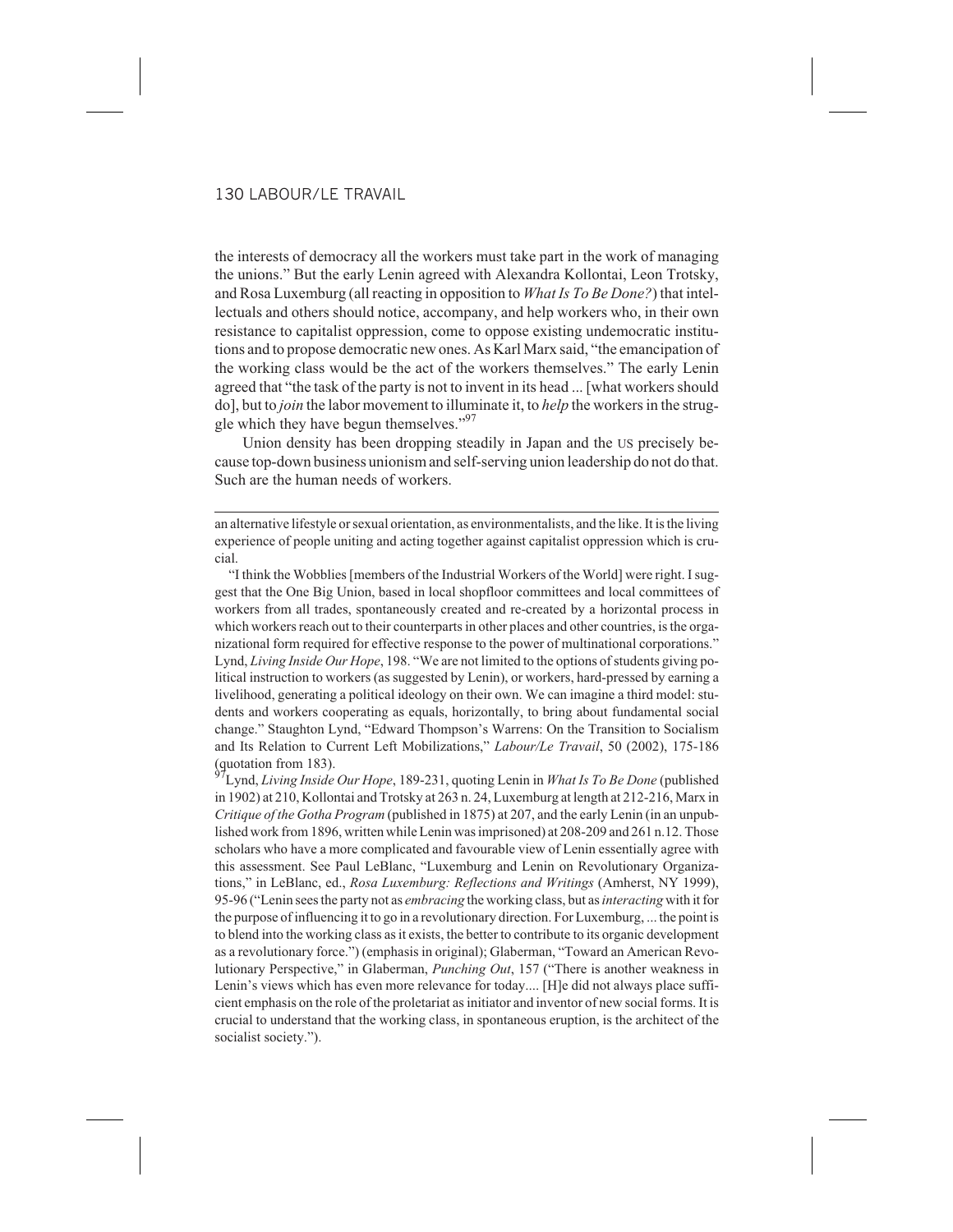*I gratefully acknowledge the generous research support of my Dean, Kenneth Randall, and the University of Alabama Law School Foundation.*

*A very early version of this paper was generously critiqued by Jack Getman. Another version was delivered at the International Network of Transformative Employment and Labor Lawyers conference, in Kyoto, 28 March 2004, and at the Southwest Labor Studies Association conference, in Tucson, 1 May 2004. I am grateful to Hiroko Hayashi for suggesting the topic, and to Makoto Ishida for bibliographical aid and other support. I am also grateful for the valuable comments of Dianne Layden, Rochelle Gatlin, Jim Atleson, Marley Weiss, and David Brundage, and for the support given by Staughton Lynd and Ken Rosen, and particularly by Joong-Jae Lee, Jerry Friedman, and my editor, Bryan Palmer, all of whose bibliographical aid has been crucial. The remaining errors are all my own.*

*I dedicate this paper to that most perceptive and comradely of fellow workers, Staughton Lynd — who lives the life he advocates, and who advocates democracy and the integration of the intellectual's life and work into working-class life. He has made my life and work much better, and he has contributed to the betterment of all. See the appreciation by Jim O'Brien, "'Be Realistic, Demand the Impossible': Staughton Lynd, Jesse Lemisch, and a Committed History,"* Radical History Review*, 82 (2002), 65-90.*